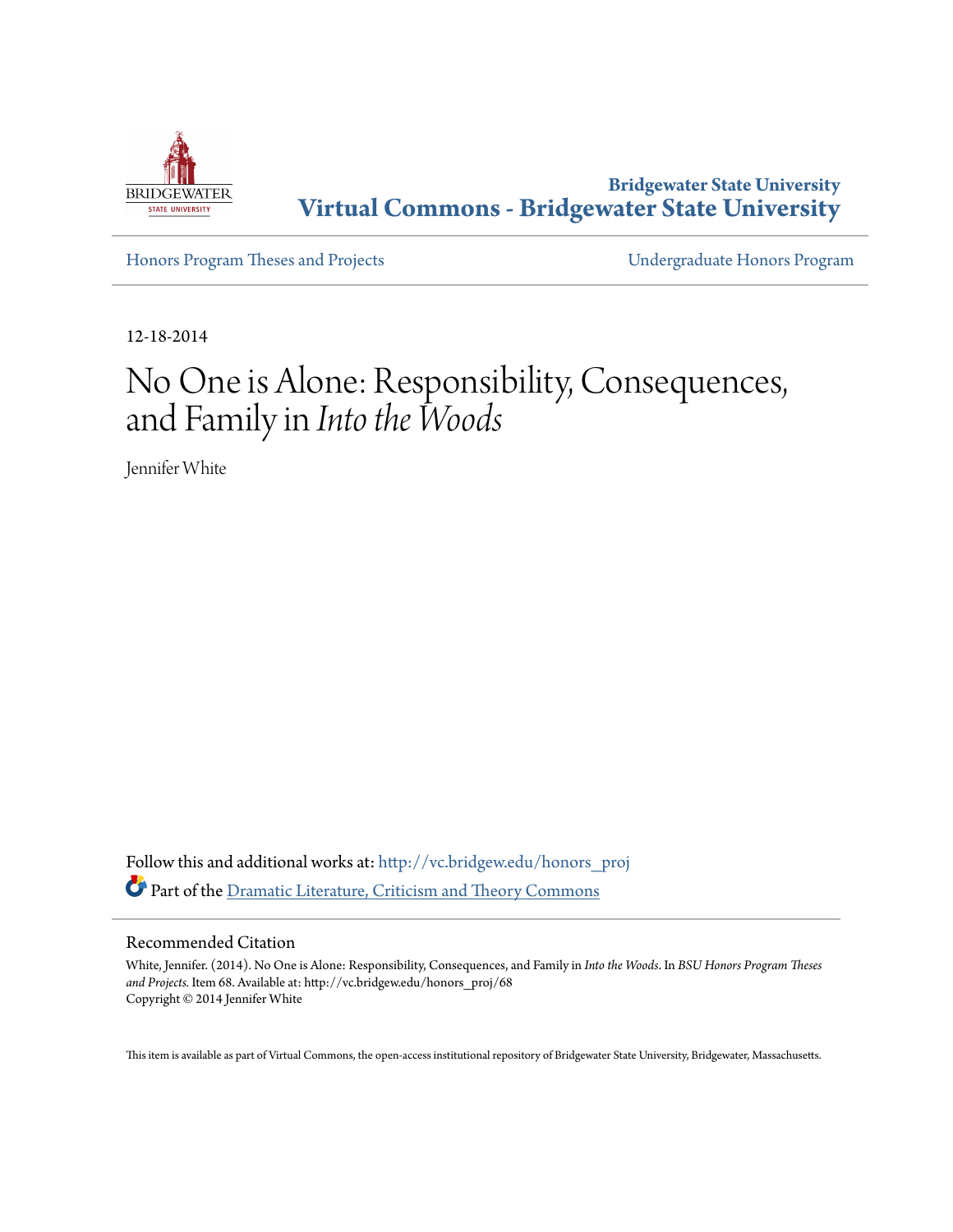No One is Alone: Responsibility, Consequences, and Family in *Into the Woods*

Jennifer White

Submitted in Partial Completion of the Requirements for Departmental Honors in Theatre

Bridgewater State University

December 18, 2014

Dr. Colleen Rua, Thesis Director

Dr. Nancy Moses, Committee Member

Dr. Kathleen Vejvoda, Committee Member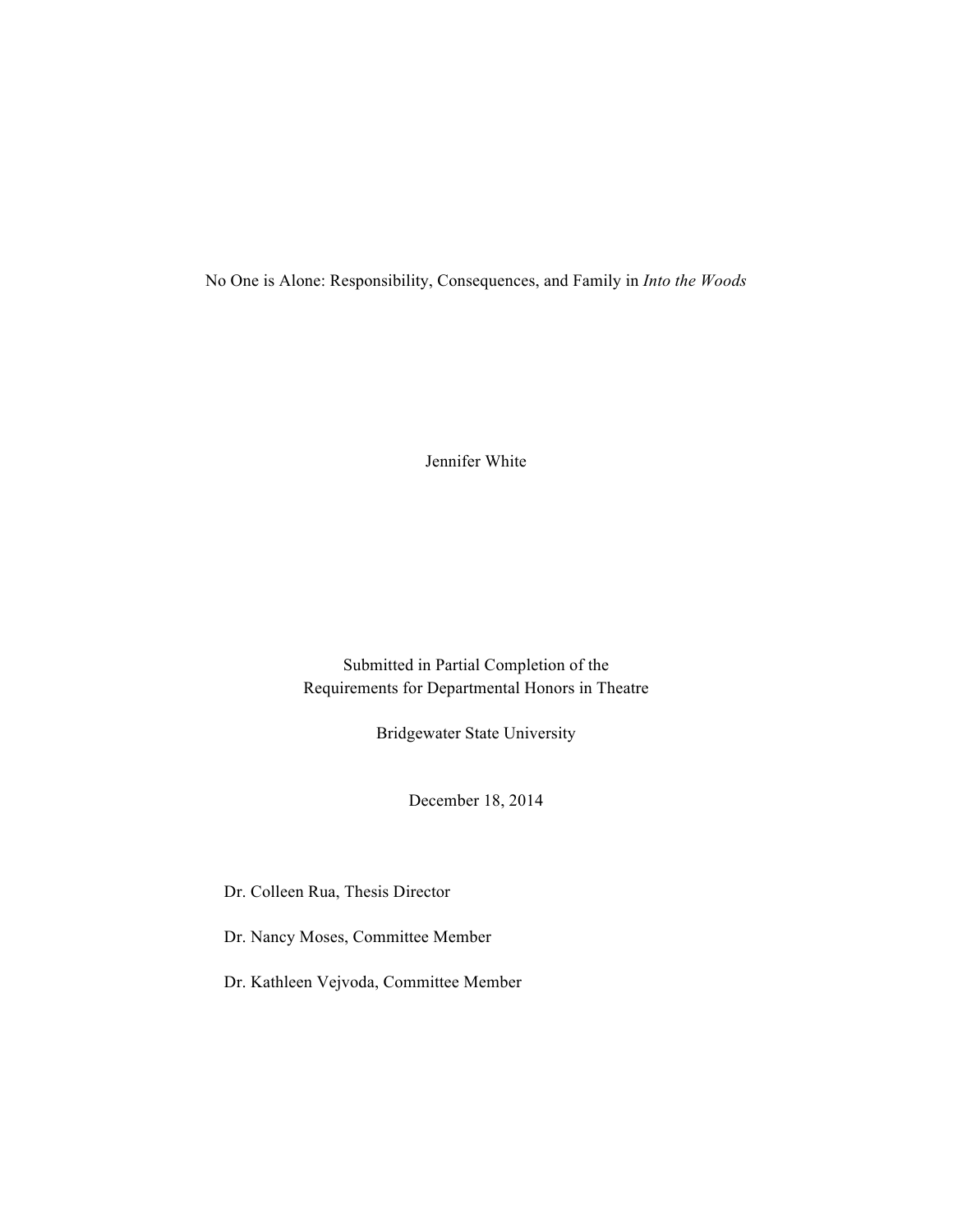Stephen Sondheim's fairytale musical *Into the Woods* may start with the traditional "once upon a time," however the story is anything but traditional. The stories of Cinderella, Little Red, Jack (of beanstalk fame) and Rapunzel are brought together, along with two original characters: The Baker and His Wife, in a narrative that explores what happens *after* happily ever after. In Act I the characters pursue, and see the wishes fulfilled that their traditional tales are built around. The Baker and His Wife bring all the characters from these different stories together as they move in and out of the traditional fairytales interfering with the traditional characters pursuit of their desires as they pursue their own wish, a child. Act I ends with everyone having gotten what they desired only to discover in Act II that they are still unfulfilled. There is little time to meditate on that thought before the widow of the Giant that Jack killed when he chopped down the beanstalk arrives. Seeking justice for her husband's death she destroys most of the kingdom before the characters realize that they must take responsibility for the consequences of their actions and come together as a community to survive.

Before being recorded by The Grimm Brothers in 1812, fairytales were stories of oral tradition passed from one person to another. Since a story in the oral tradition will be slightly different every time, it relies on who is telling the story and who it is being told to. These stories are uniquely suited to visual storytelling, like theatre, since the stories invite varied, fantastic interpretations of their setting and are so familiar to most audiences that they can be altered significantly while maintaining their essence and still be recognizable. Lapine and Sondheim created *Into the Woods* as its own fairytale from specific but familiar stories. Within that fairytale are many opportunities for the director, functioning as the storyteller, to make slight changes in presentation that will slightly alter the message of the show. These changes stop short of specifically tailoring one show to one audience, but the director does have the opportunity to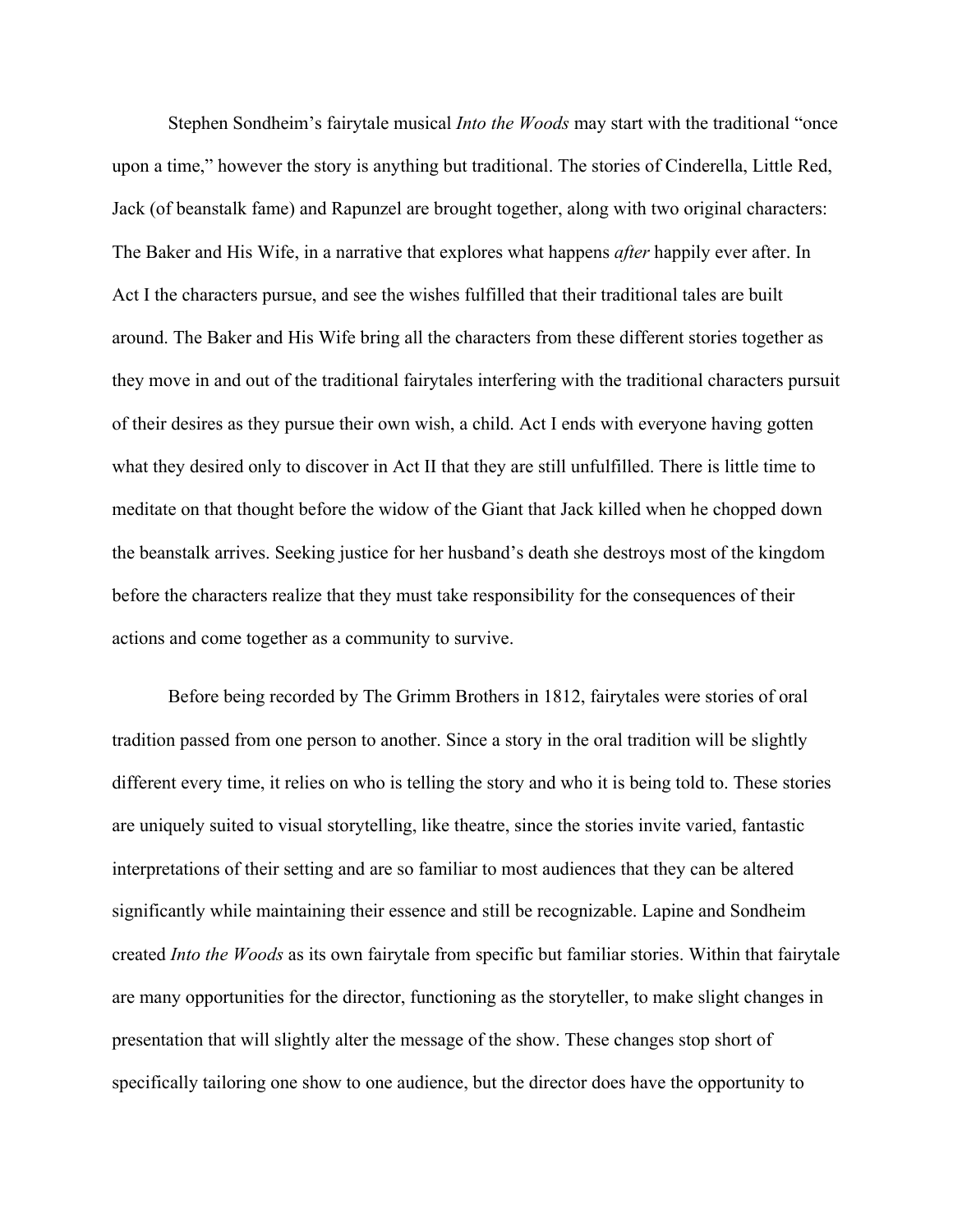personalize the message they wish to communicate. After examining the characters and themes as written, four New York productions will be discussed focusing on the alterations and spin the director put on the script.

Using fairy tales as the foundation of a larger project, in this case a piece of musical theatre, presents two distinct challenges if the essence of the source material is to be maintained. The first challenge is that by their very nature they are short stories. This was part of Stephen Sondheim's trepidation about working with a single fairy tale. He commented that fairy tales "are very simple and short-form stories and as you try to expand any given fairy tale to an hour or two, you run into padding and filler…. You simply can't and that's what led us to smashing all the fairy tales together." (Citron) By combining multiple fairytales, lyricist and composer Stephen Sondheim, in collaboration with book writer and director James Lapine, not only created more intricacy in the moral dilemmas the characters face but also created an onstage community directly affected, for better or worse, by the choices of the characters. By combining multiple tales, they also solved the problem the second challenge of working with fairy tales creates, namely, one-dimensional characters. The standard fairytale presents 'good characters' that must overcome obstacles to defeat the 'bad characters' and learn lessons about themselves along the way. Inside a short form story such as a fairytale this one-dimensionality is usually not problematic. Since one-dimensional characters are uninteresting and often not relatable inside a longer, deeper story, combing the stories creates greater conflict and enhances complexity. It gives the entire piece more weight for the viewer.

One of the ways that *Into the Woods* goes about developing the dimensionality of the characters is by simply bringing the stories together and allowing various characters to interact with each other. Having them interact creates a kind of ripple effect; an event that is clearly from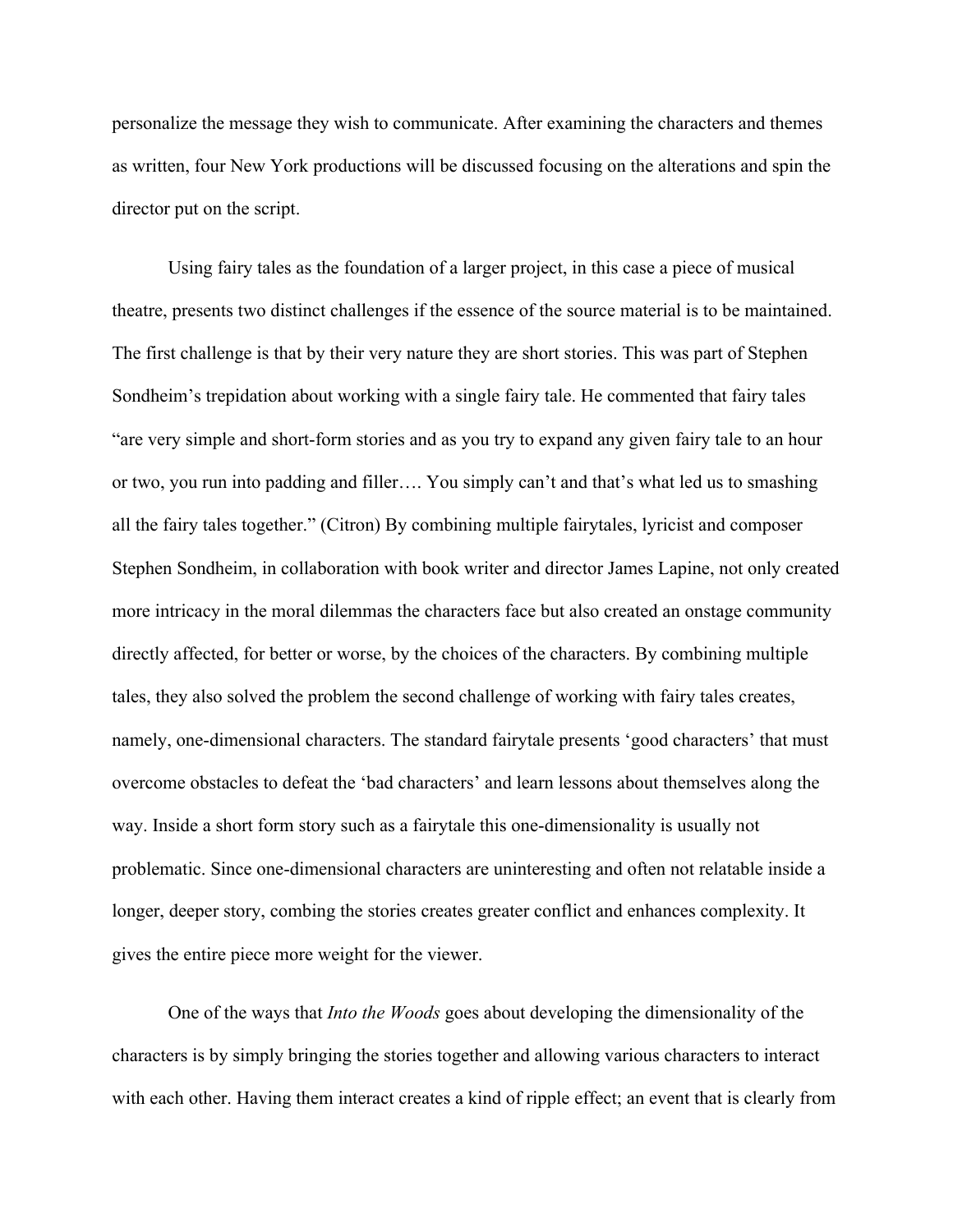the source story will still occur but the catalyst for that event, or part of the outcome, has been altered in order to merge the tales together. Additionally, the situation has been morally complicated due in part to the ripple. Take the interactions Jack has with the Baker and then Little Red later on in Act I, all of which spur trips up the beanstalk. His first interaction with the Baker results in Jack coming into possession of the magic beans which will sprout the beanstalk that Jack climbs to find himself in the kingdom of the giants. He discovers that there is gold within easy reach and takes some when he is forced to flee. In an effort to buy Milky White back he offers the Baker the gold he has stolen from his host, instead of using that money to support himself and his mother, as indicated in the original tale. Further, because The Baker hesitates to sell Milky White back, Jack rushes up the beanstalk again almost immediately, this time with a desire to reunite with his companion.

Though the third trip up the beanstalk is originally brought on by greed on Jack's part, Lapine alters that slightly to have Little Red injure Jack's pride sending him up the beanstalk in an attempt to prove his claim about the golden harp. Jack's third trip up the beanstalk to prove he was telling the truth also cements his status as a thief. He already has stolen from his host on two previous occasions, first seizing a presented opportunity and then later he ascending with the intention of stealing now that he knows what is in the Kingdom of the Giants. On this third trip he not only ends up stealing again but he also ends up killing a Giant. This creates not a ripple, but wave that will affect everyone in Act II. The characters are confronted with a choice: shelter Jack or turn him over to the Giantess, in order to save the kingdom. Not only are the characters asked to decide whose life is more important, but by sheltering Jack they are not only deciding his life is worth more, but they also condone theft and murder by insisting that he did nothing wrong.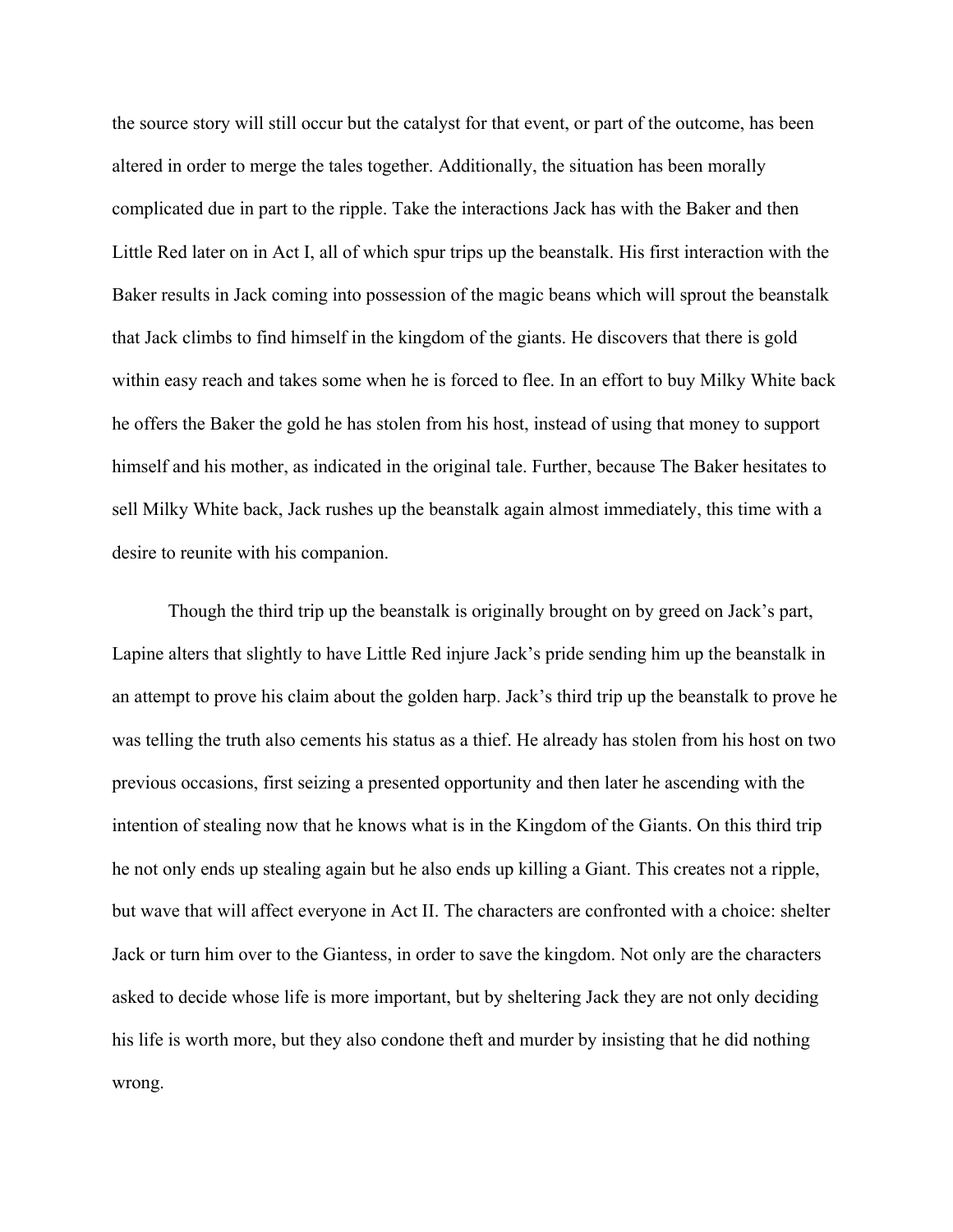This conundrum is the summit on the mountain of moral complications that the character's choices have created. The Baker and His Wife's manipulation of Jack created the scenario by which the beanstalk grew. Jack stole multiple times from the giants and when he got caught he killed one of them. In the retaliatory hunt to avenge the first killing, a second giant has now, unintentionally, killed some of their own. Little Red has also killed before, a fact the Witch reminds the group of and points out that to a mother, a child's death is equally agonizing be they human, wolf, or giant. In pursuing their individual wishes with self-serving zeal, the characters created a situation for themselves that has no easy or right answer. The ignored or forgotten repercussions of their choices have come back to them forcing them to decide which choice is the most acceptable of those presented them. Run and hide or stand and fight? Kill or be killed? Continue the cycle of blame or decide enough is enough and end it?

Through Sondheim and Lapine make a few changes to the traditional stories, Act I allows them to unfold much like the stories most audience members likely grew up with, except for interconnecting them and introducing song. Song is another vehicle that the authors use to amplify the dimensionality of the characters. The songs in Act I function like inner monologues during which characters sing first about what they wish for and later what they have learned. Musically the characters are tied together through the ensemble song 'Into the Woods', but outside of that number in Act I they are largely solo both in their songs and quests. As the characters start to realize the enormity of the challenge and the need to work together, the song structure changes. This change brings them together vocally into duets or ensemble numbers, musically reflecting the transition from individuals acting alone to the birth of a community.

Each character's wish has the potential to alter their lives and the challenges in achieving their wish allows multifaceted characters to develop. From their first obstacle each character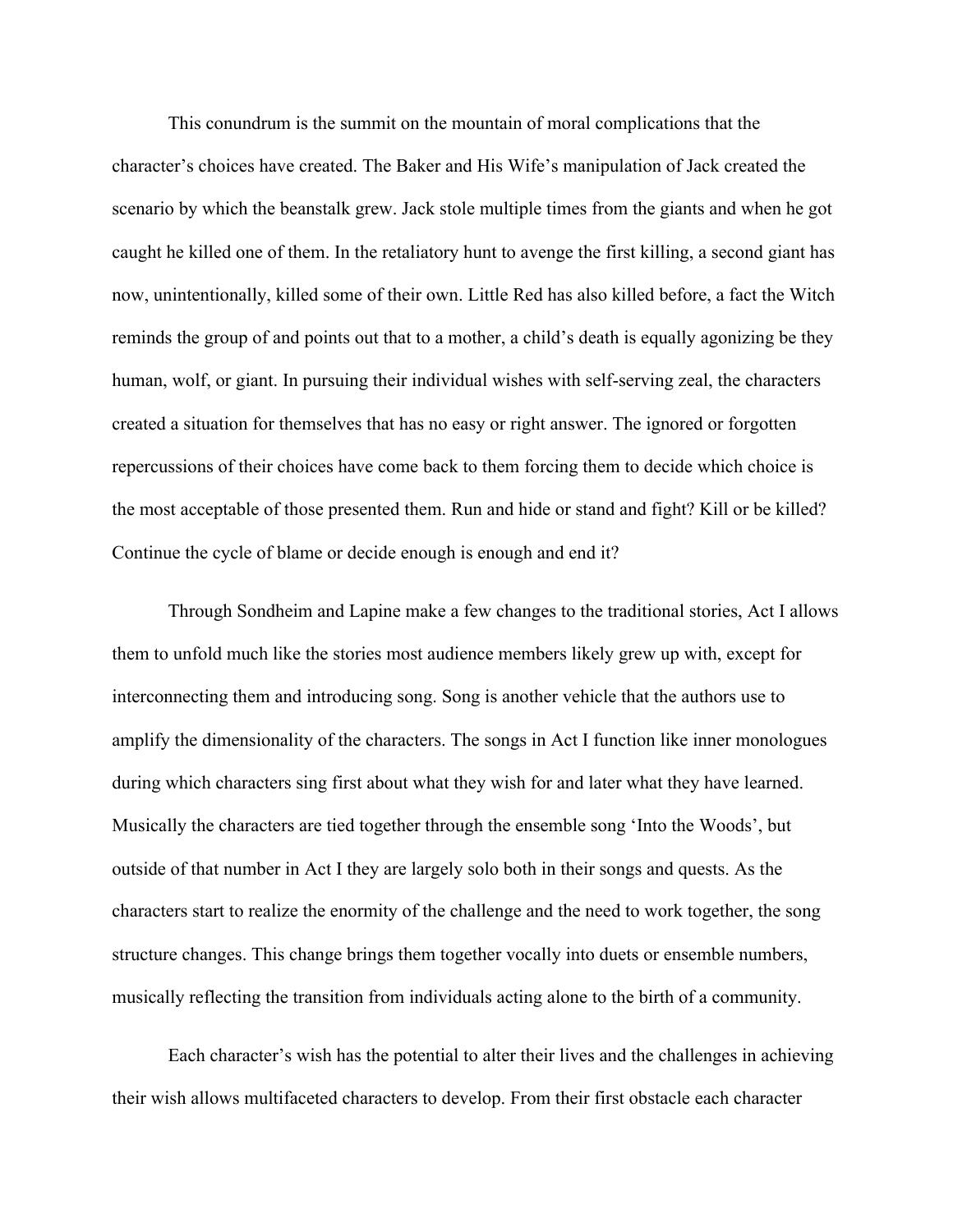must make progressively more difficult decisions that not only challenge them but also reveal who they are as people. For example, The Baker and His Wife wish for a child. To see that wish fulfilled they must gather four items to bring the Witch. Since those items happen to be in the possession of others they must decide how to go about acquiring those items. The Wife has no issue whatsoever lying, stealing, or attacking people to achieve their ends whereas The Baker starts out very reluctant to achieve their goal through anything less than honest means.

BW - Do we want a child or not?! …

There are rights and wrongs and in-betweens…

If the thing you do is pure in intent and it's just a little bent does it matter?

B - Yes!

BW- No what matters is that everyone tells tiny lies what's important really is the size… If the end is right it justifies the (means) (Lapine, Sondheim 30-31)

As they struggle through the challenges of the woods, The Baker changes his view about how they should achieve their goal. This view changes so much that as the third midnight approaches, and after witnessing the results her methods have produced, he requests his wife stay to help him finish the task that the Witch has given them. In return his wife praises his changed attitude in the opening of 'It Takes Two'

BW - You've changed / You're daring/ You're different in the woods.. If you could see/ You're not the man who started (Lapine, Sondheim 54)

While The Wife may be praising her husband's changes, she is really praising that he has come around to her way of thinking. He has shown himself to be a pleaser, a person who wants what they want but who will not go to extremes to achieve their wish unless goaded on. The way that The Baker's Wife pushes him at times brings to mind Lady Macbeth hounding Macbeth for her desires. Looking at the exchanges that The Wife has had with Cinderella and adding them to the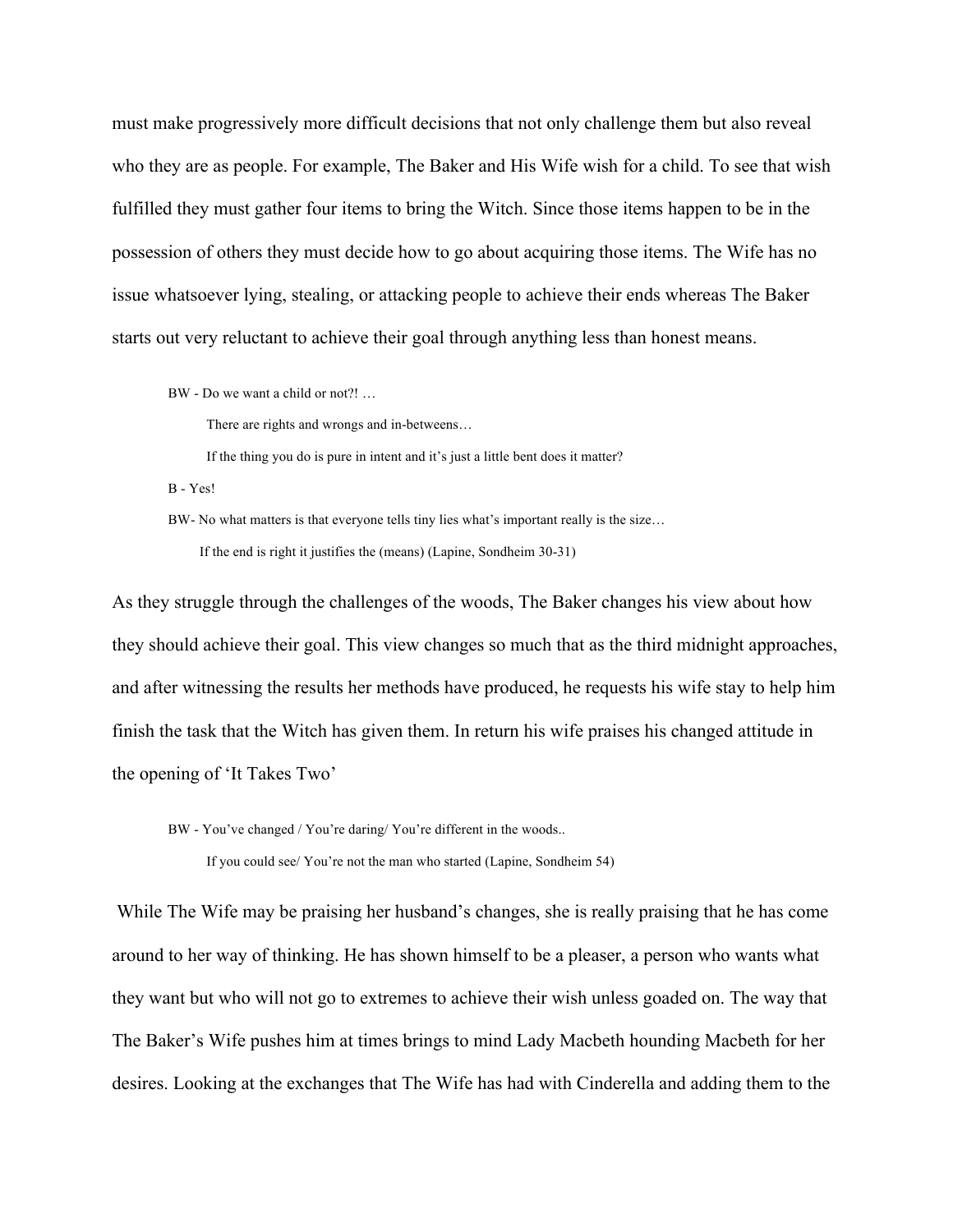exchanges she has had with her husband indeed reveals her to be one of the most manipulative and self-serving characters in the entire show.

Though the audience is supposed to consider her one of the 'good' characters, The Wife possesses certain traits that are not hallmarks of a 'good' character. Her methods for collecting the items the Witch demanded stand in stark contrast to the sweet, humble, self-sacrificing behavior of the typical fairytale heroine. She goes after what she wants, justifying herself when it becomes necessary, as her methods are not generally conducive to making friends, even if they do provide results. Further, though married to The Baker, she covets the attention the prince bestows on Cinderella, even going so far as to engage in a dalliance with the prince, knowing that they both have commitments to other people. Ultimately The Wife is a good character but she, like all the characters, has her flaws. It is in revealing and exploring these flaws as the show progresses that they are grown from one-dimensional types to developed, complicated, threedimensional characters.

Fairy tales frequently use the woods as the setting of quests utilizing a metaphorical place of discovery set apart from the characters normal lives wherein they can experience fantastic and terrifying events and then return home wiser and better people for having survived their adventure in the woods. Bruno Bettleheim theorized that since the events of fairytales happen in a story placed outside of the real world, readers of and listeners to these stories have the opportunity to grow and change without being in any real danger themselves.(Bettelheim) James Lapine elaborates on integrating the worlds of fantasy and reality had this to say:

"In the fairy-tale world the individual is liberated by his own choices and behavior; in the real world we are more dependent on each other. If you read Bettleheim or even the Jungians they say that the issues presented in fairytales are about individual or collective psychic development. It seems to me that the real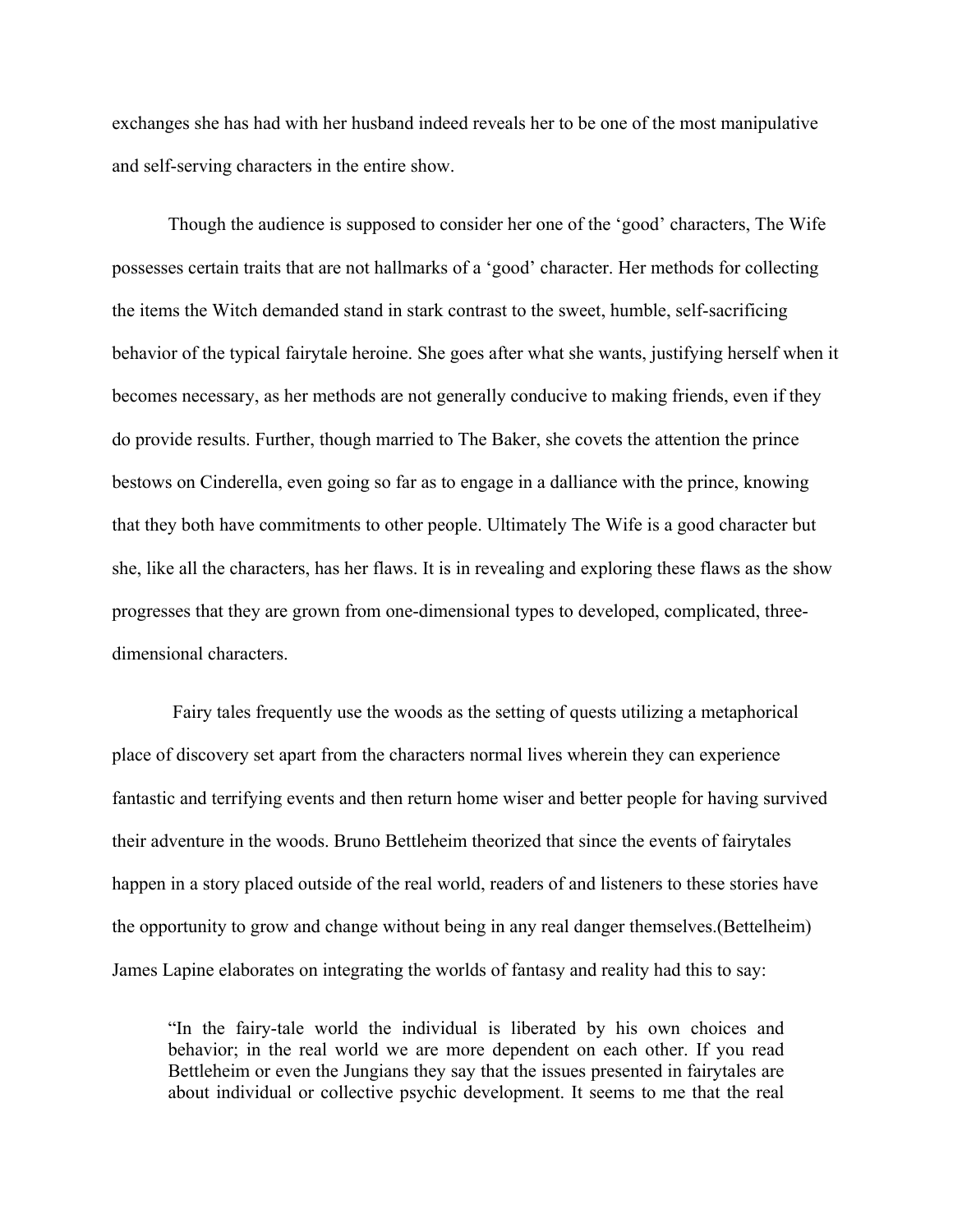world is about being part of a whole, where as in the fairy tale world you are the whole and what makes up the stories are your varied parts."(Citron)

Though the characters of *Into the Woods* start as simple one-dimensional characters working solely towards of the realization of their wish, they begin to progress beyond one dimension as Act I moves along. The choices that they make begin to affect others in small ways until in Act II the consequences of their individual choices come back to affect the group as a whole. Mirroring Lapine's perspective of the real world the group moves from a group of individuals to a whole; a community dependent upon each other to defeat the threat to their shared world.

The one character that does not join together with the group or truly share the world of the story is The Narrator. Usually a bodiless omnipotent voice, The Narrator in *Into the Woods* is given a physical form and stands at that perfect balance point between fantasy and reality with a foot in each world but not favoring one over the other. In the case of *Into the Woods* The Narrator not only knows how the story is supposed to go but also sets the action in motion and also comments on it. Lapine always considered the Narrator essential to telling the story of *Into the Woods* commenting that "I tried telling the stories without a narrator and it just doesn't work. A story needs a storyteller and the storyteller is the ultimate figure of authority."(Mankin, et al). The loss of this authority figure in Act II not only adds to the fear and confusion of the characters, but reintroduces, on a larger scale, the theme of control over one's own destiny first introduced in Act I.

In Act I this theme is explored with Cinderella's attempts to control her own destiny. After her adventures at the ball, she debates what it is she truly wants, and she simply cannot make up her mind. It would seem that the only way Cinderella can find to choose between her desire and her indecision is to let someone else make the decision for her. Ensnared on the palace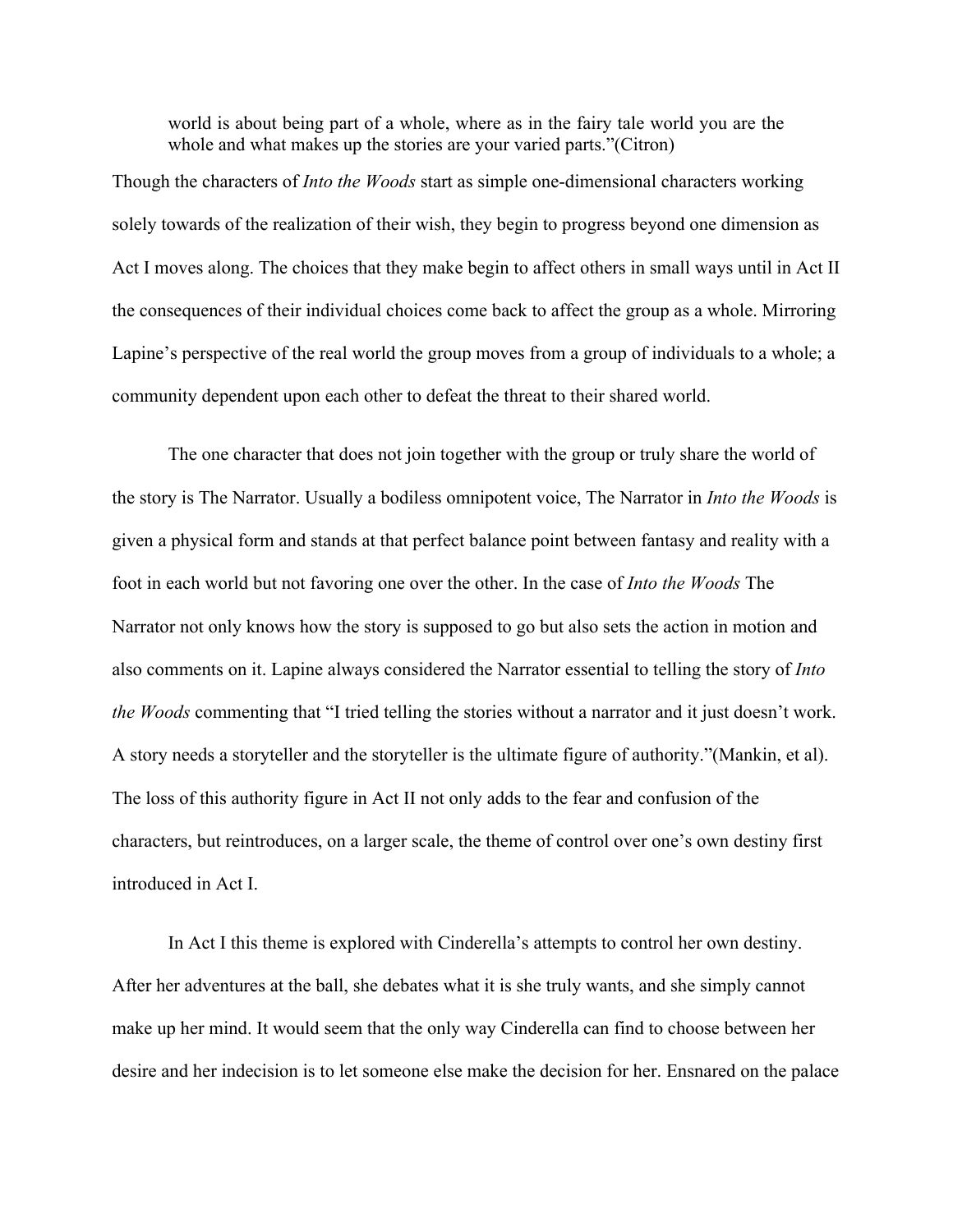steps by her clever (or devious) prince, she debates her next move before she makes a decision that appears to be no decision at all and leaves a test for the prince in the form of her shoe. Knowing that she will be dressed in her rags again should he decide to come find her, and of course assuming that he will find her, she arranges for him to prove that he accepts her regardless of her wardrobe. If the prince truly loves her, then her condition when he finds her should be meaningless to him. If his love proves to be insincere then she will remain at home as the kitchen maid and little will change except that she will have the memories from the festival. Analysis of Cinderella's non-decision reveals that she is controlling her destiny more than it may initially appear since she has made a decision, albeit one with a safety net. She has found a way to reconcile her fear with her desire in a manner that she can live with.

Act I of *Into the Woods* explores themes and ideas on an individual level, and then progresses that exploration to a group level in Act II. Much like Cinderella was faced with a tough decision about her future, the group must make a similarly difficult choice in Act II after being ordered to produce Jack and turn him over to the Giant. The situation does not appear to have any options that are acceptable until the group realizes that there is someone that could be offered to the giant without offering up one of their own. The Narrator is classified by The Baker to be 'always on the outside.' Therefore he could be given to the Giant without having to give someone a death sentence. After first cordially declining, The Narrator grows more and more panicked as he realizes the characters are serious.

N - Sorry, I tell the story, I'm not part of it… That's my role. There must always be someone on the outside…You need an objective observer to pass the story along.

W - Some of us don't like the way you've been telling it.

N- If you drag me into this mess, you'll never know how your story ends. You'll be lost…Do you think it will be fun when you have to tell it yourselves? (Lapine, Sondheim 102-103)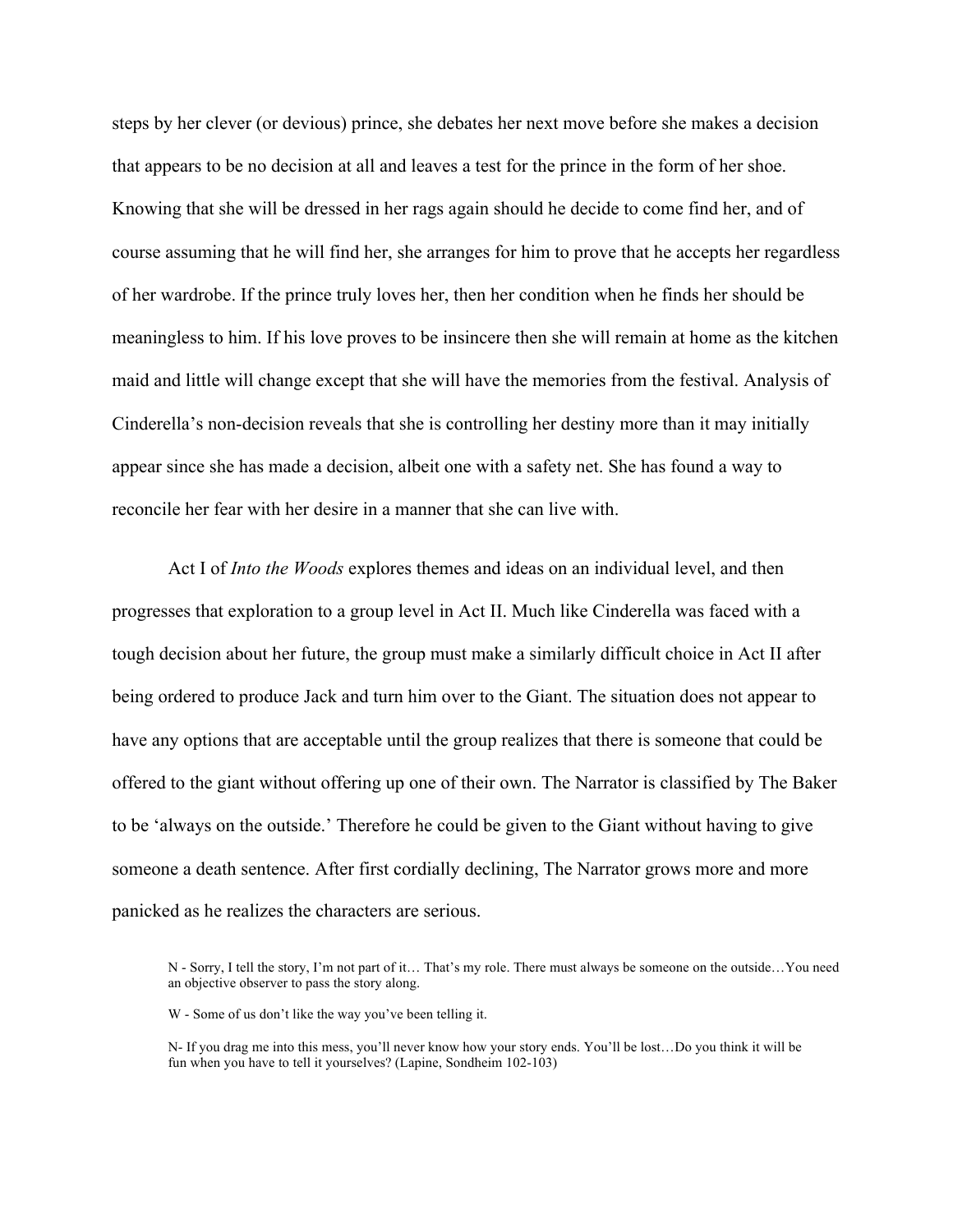Realizing that he is right The Wife pleads with everyone to stop. The Witch overrides this request and gives The Narrator to the Giant, who promptly drops him forcing the characters to confront the realization that they have entered a part of their story that no one has any idea how it will end. By sacrificing the Narrator to the giant the Witch has forced the characters to take control of their own destinies, make their own decisions and tell their own story. Her criticism of the group later on in 'Last Midnight' would seem to indicate that she feels that the group was not ready to control their destines, not unlike a parent decrying the lack of their teenage children's maturity. The parent/child metaphor of this moment is completed with the witch's sudden departure. Having lost their 'parental' figure, the group cease their childish bickering and finally come together to control their destines and start the road to recovery.

At its very core *Into the Woods* is a show about parents, family, and the legacy that parents leave to their children. Although there are multiple stories in progress that have been joined through interaction in their shared world and each has a lesson to be gleaned from that story, the larger connecting thread between all of the pieces is the family unit in various incarnations. Jack and Rapunzel are both adolescents looking to start establishing themselves in the world despite highly protective single mothers. Cinderella is a grown woman looking for something more from life while still grieving a deceased parent and dealing with cruel adoptive family. The Baker and His Wife are looking to start their family. None of these characters, like real world parents and families, are perfect and they all make mistakes. Perhaps the Witch sums it up best when she tells Rapunzel "I was only trying to be a good parent." The original 1987 production kept production focus on the family and an atmosphere of fanciful story telling. The productions that followed the original would find new ways of looking at legacies and family but no matter how much spectacle was layered on family remained the heart of the production.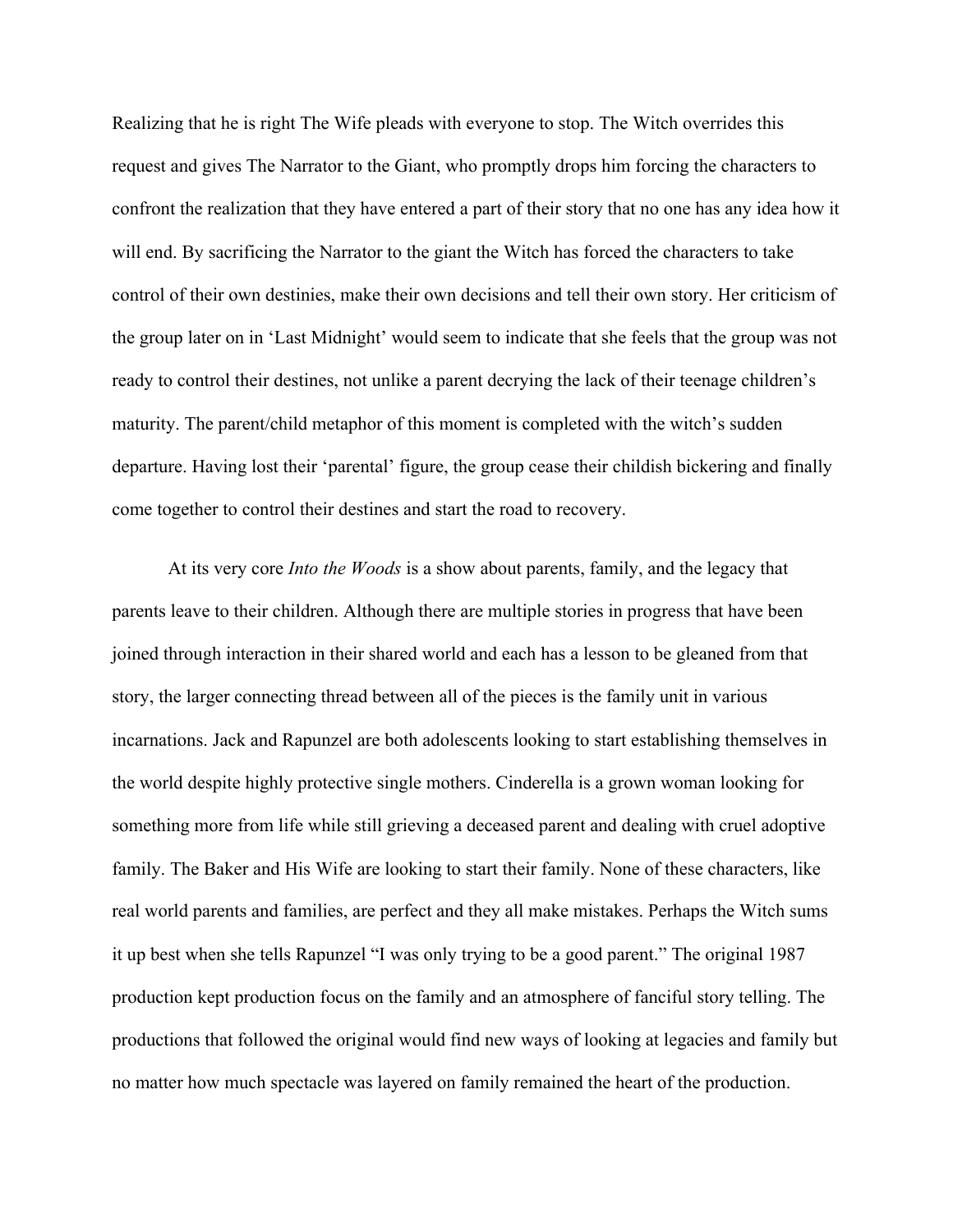In his book *Uses of Enchantment*, Bruno Bettleheim not only theorized that fairytales allow people to work through issues that frighten them without actually being in danger but also that the ability of fairy tales to do that was diminished when the stories were written down, because now that the story was recorded it would not change telling to telling of the story. (Bettleheim) Onstage, the storyteller is the director and, as mentioned, *Into the Woods* has many places directors can slightly alter the fairy tale to set their telling of the story apart from previous productions. Most of these moments live in the metatheatricality written into the script and create onstage a fantasy world that can present uncomfortable issues to the audience in a nonthreatening manner in much the same way that the original fairytales allowed children to work through issues without actually placing them in any danger.

The original production presented the metatheatricality written into the show but held back from placing too much emphasis on it. In the production The Narrator did not interact directly with the characters until the moments leading up to being sacrificed to The Giant, nor did he have any props that would help him tell the story. He could easily be reciting for the audience a memorized lecture or delivering the evening news rather than telling a fairy tale. The 2002 revival however embraced the metatheatricality and staged accordingly. Here The Narrator introduced the audience to the fairy tale and then opened three books onstage to allow the characters to literally emerge from the book and begin their quests. Throughout the show The Narrator would make a comment and then physically interact with a character in the story, such as when he would bring in Cinderella's bird friends as puppets on a stick. The puppets interacted with the characters of the fantasy as though they were part of that world instead of puppets. However since they *were* puppets and the audience could clearly see The Narrator working the prop, this behavior, along with the small book that was The Narrator's constant companion and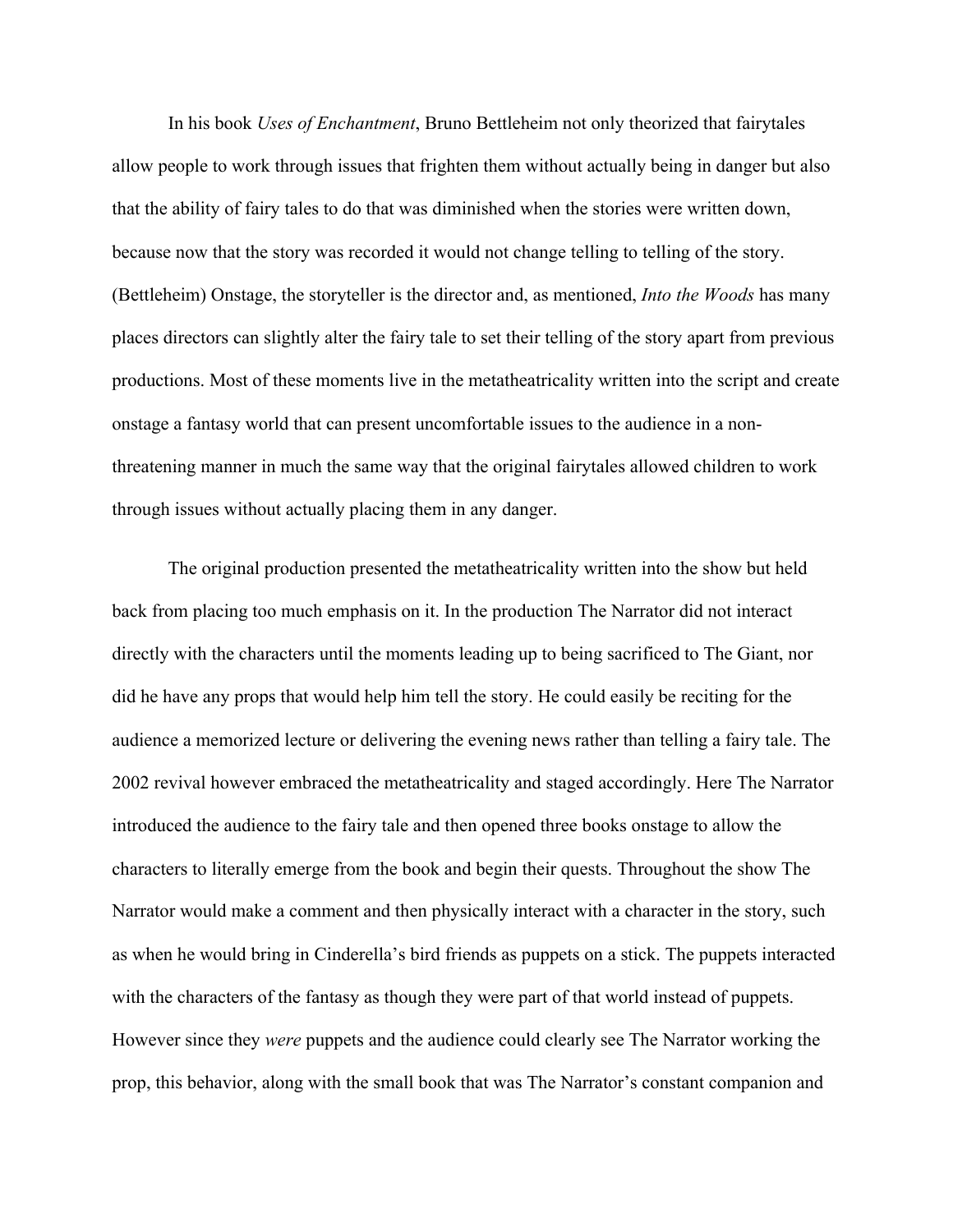the stage books that continued to appear throughout the show as towers and houses, served as unspoken but frequent reminders that this was all just a story.

The 2012 revival took the metatheatrical concept a step further yet by breaking the barrier down even further. Director Timothy Sheader grounded the story in theatrical reality while at the same time emphasizing the fantasy element of the story by making The Narrator a far more visible presence, visually controlling the story throughout. The Narrator was changed from an older man, who previously would double as The Baker's Father, to a young boy and the show was bookended with a fight and reconciliation between the boy and his father in the real world. The story of *Into the Woods* sprang from this Narrator's imagination and he would frequently set the scene and then watch the action happen around him, occasionally using his toys to manipulate the action. Only rarely would he actually exit the stage while the scene unfolded, unlike Narrators before him who would set the scene and then exit the stage right away as the action played out. Since The Narrator was now a young boy, he could no longer double as The Baker's Father. To fix that problem, Sheader split the roles and cast an older man to be The Baker's Father. Few actual changes were made in terms of songs and spoken word, but these small Narrator changes impacted the concept of the show.

The 2012 revival of *Into the Woods* was imported from London's open air theatre Regent Park and had a reasonably traditional family focus. There were a few significant changes in both design and concept. Design wise the show was moved to an outdoor theatre, staged on a treehouse like structure that invoked the Swiss Family Robinson, and costumed like a storybook steampunk nightmare. Despite the visual differences from the previous productions, the change in casting young boy to be The Narrator was the way director Timothy Sheader chose to put his unique stamp on the material. Although he never did say if the choice to make The Narrator a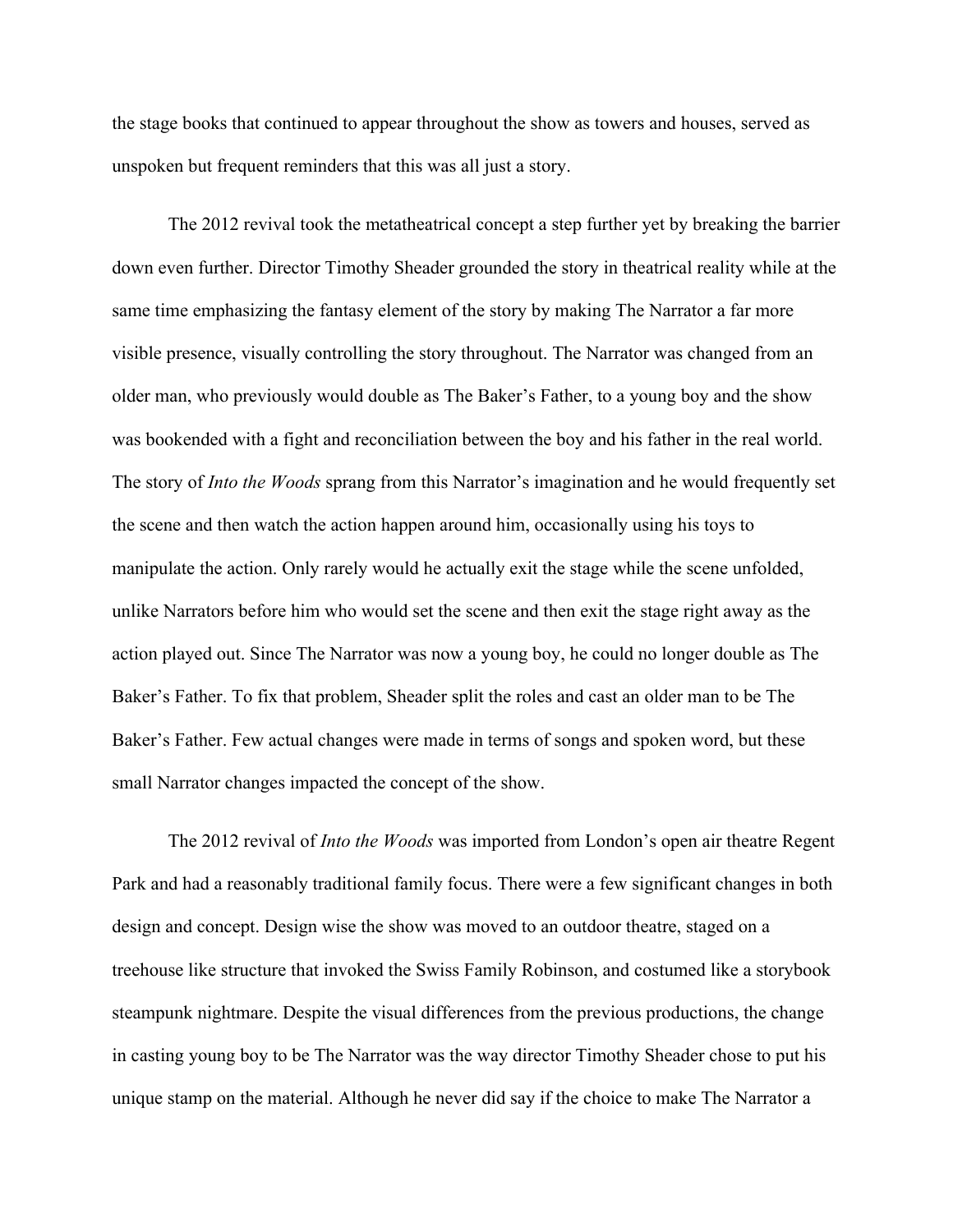child purposely came back to one of the ideas that Lapine first began with when he started *Into the Woods,* a child narrator does play into and portray something that Lapine was analyzing from the start, namely how children interpret the ideas that their parents pass on to them.

I am fascinated by what is read to children and how susceptible they are to it. I (was) reading fairytales and asking myself how children heard them and what they thought. I started to imagine how kids today might interpret these stories. *Into the Woods* is most successful when it engages people in conversation with their children. The issues raised are things that twelve year olds are very interested in, that they face every day; these are not necessarily issues that they discuss with their parents. (Mankin, et al)

The relationship between The Baker and The Mysterious Man was written to be about sons repeating the mistakes of their fathers, or recognizing they have begun to and choosing a different path. In previous productions, this was heightened by doubling the Father and the 'all knowing' Narrator character, and in this production, that seemed lost until the very last couple of minutes when it is revealed that the director has actually taken that particular concept further.

It was reasonably clear from the top of the show that the child narrator was telling this story in an attempt to distract himself from the menacing woods he has run away to. What doesn't become apparent until the last few minutes of the show is that the boy is actually The Bakers son twelve or so years after the events of the story being told. As The Bakers Wife tells The Baker to "tell him the story of how it all happened" The Baker disappears with the baby only to re-appear a few moments later minus the baby and calling for his son. Instead of starting to tell the story to the baby, he instead utters the first few lines of the story to the boy he now clutches tightly to him as the Witch makes her entrance singing, and warning, that children will listen.

Sheader manages to tie all his threads together within the reprise of 'Children Will Listen.' In this version of the song, the Witch is given more lyrics that serve a dual purpose. From a practical standpoint they facilitate the reunion between father and son, while the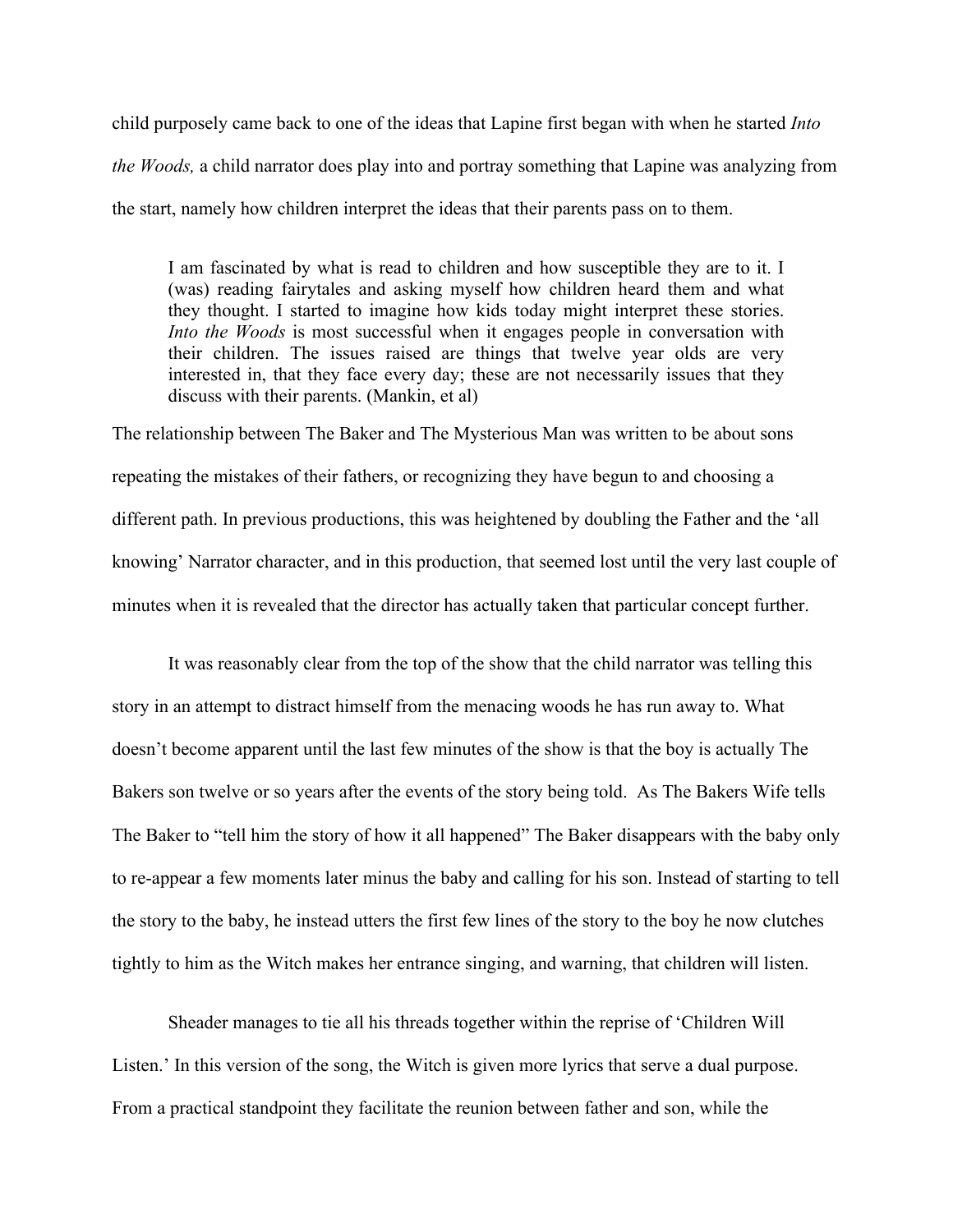characters clean up the son's campsite. More importantly, the extended lyrics not only reinforce that children are always listening regardless of whether it seems that way or not, but also the importance of the example a parent sets for their child and the legacy they leave them.

W - What do you leave to your child when you're dead?

Only whatever you put in his head

Things that your mother and father have said which were left to them too (Sheader 2010)

The Baker didn't just begin to tell the story to his son. He has been telling the story to his son for a long time and the son has indeed been listening. What originally appeared to be a story that the boy was creating off the top of his head is instead a story that seems to have been told him many times and one that he takes enough comfort from that he tells it to himself to fend off the perceived dangers in his current situation. Elizabeth Ellis published an article in the American Journal of Psychotherapy exploring a connection between separation anxiety and children's literature. She extrapolates on the theory that children build a skill set to overcome separation anxiety by learning to mentally summon the image of their absent parent at will. She suggests that in addition to an image of their parent perhaps children are conjuring images of home, a story, or something that gives them a sense of security in order to summon the courage to move further and further into the world and away from the security of home. (Ellis) By bookending the production, Sheader embraced its metathearical possibilities. In doing so, he extended the generational theme and illustrated how stories can serve as emotional support in times of stress.

The first Broadway revival of Into the Woods was in 2002 and seemed to focus on the themes of family and community in a similar manner to the original 1987 production. Unlike the original production however, largely because of similarities to September  $11<sup>th</sup>$  and its aftermath, the family and community themes became even more metaphorical. The show opened a mere seven months after the events of September  $11<sup>th</sup>$  and had a great many moments that seemed to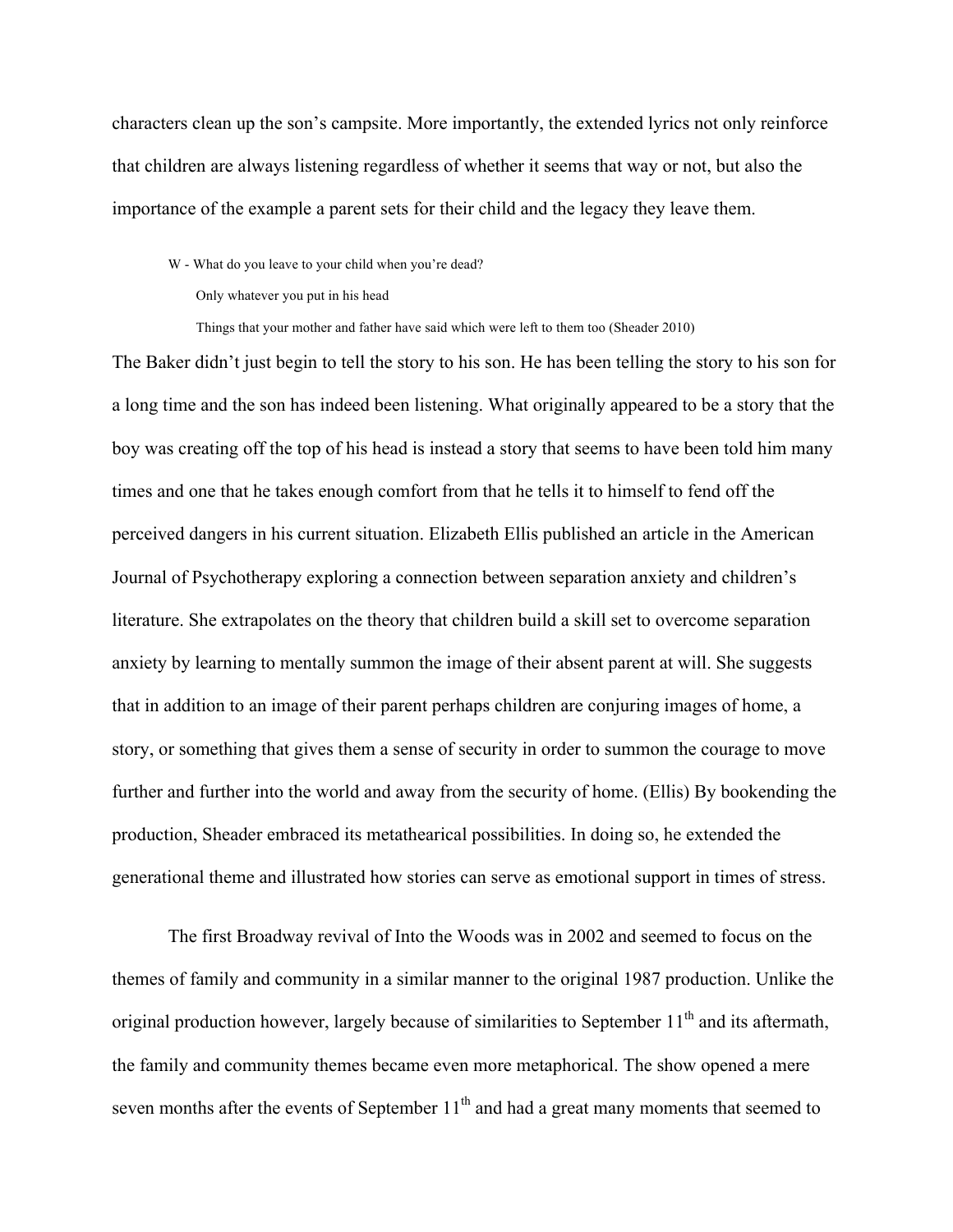parallel occurrences in the aftermath of the tragedy. The small community onstage seemed to represent the United States as a nation with the characters and family units within them representing different groups of Americans. In an interview after the show's premiere, book writer and director James Lapine commented on the parallels to the events of September 11<sup>th</sup>.

"The trouble with fables is everyone looks for symbolism. This is a show in which people's lives are disrupted, a show in which destruction falls down on them. There is no way at all that we wanted to call attention to September 11, and we want to discourage it -- the show was decided upon and designed way before then -- but I can understand people relating it to what happened." (Weinraub)

Lapine would know if parallels truly were unintentional since he was once again directing. However he was directing a fairytale, a story constructed of metaphors with the intention of the listener being able to take the lesson of the story and apply it to life in the real world. Outside of the theatre people were still dealing with the aftermath of the September 11 attacks. Even if Lapine merely wanted to revisit his initial concept of a families and community coming together, it stands to reason that an audience that had experienced great tragedy, on at least some level, in the last few months would correlate a show with destruction in it to their most recent tragedy.

As aforementioned, the 2002 revival embraced the metatheatricality of the show and took advantage of the ability to put characters through various dangers. By doing so the creative team was freed to explore dark and intimidating issues. Dark and intimidating also seemed to be the keyword for the design of the production. Unlike the original production that took both set and costume design cues from Germanic folk-tale illustrations, the 2002 production had costumes that appeared to take inspiration from animated fairytales and a dark, gnarly, claustrophobic forest. Besides these changes in design that gave this production a far darker feel than its predecessor, the first act of the show flowed much like the 1987 production.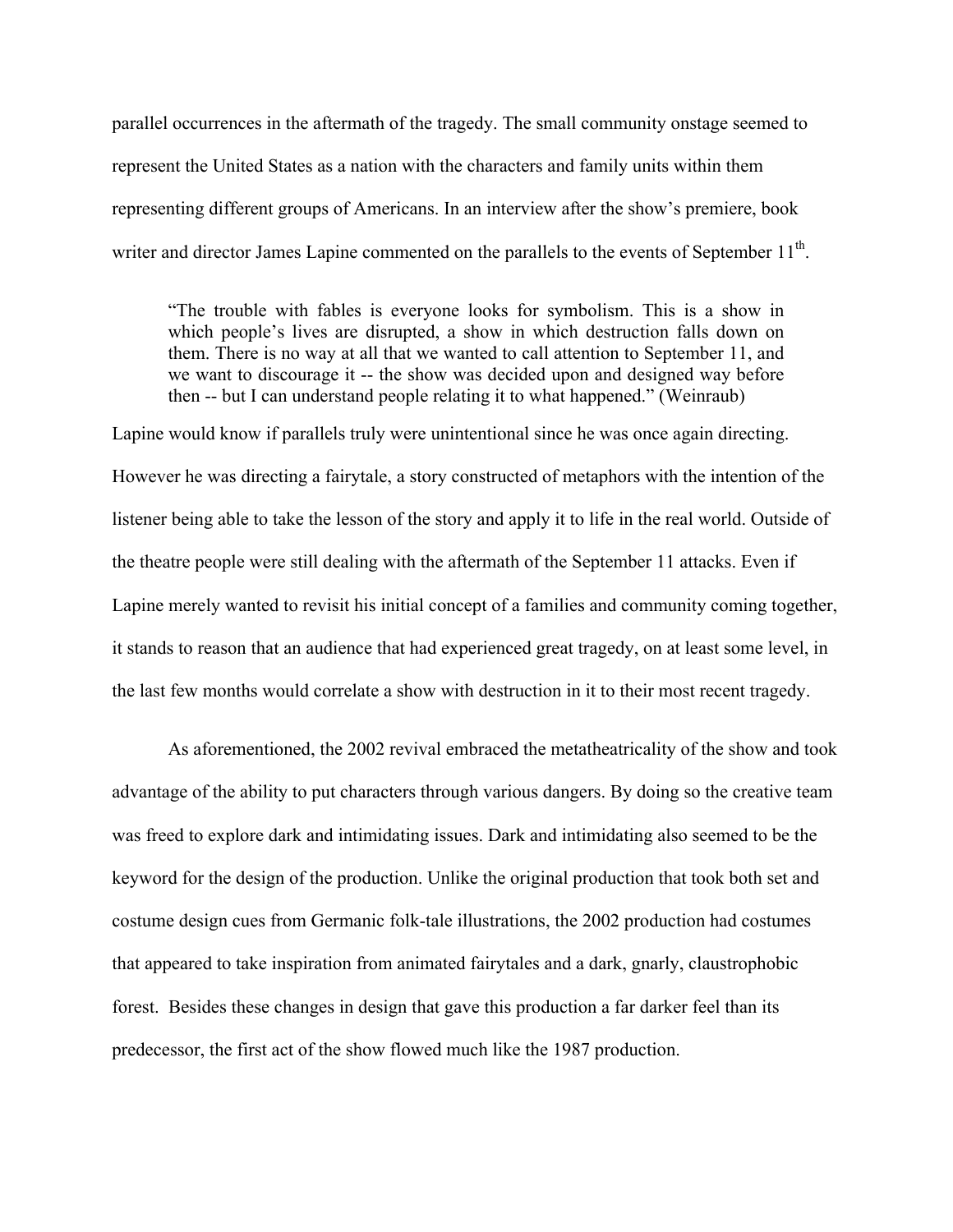Then, the illusion is shattered. Act II has stronger and more direct connection to the events of September  $11<sup>th</sup>$  than Act 1, and the similarities begin immediately. The initial destruction of the characters' world is sudden, devastating, and has no clear culprit. Amidst rumbling, flashing lights, and falling set pieces, someone or something ravages the idyllic world of the characters, leaving no clues except for 40 ft footprints in the remains of the Witch's garden. The September  $11<sup>th</sup>$  attacks had no return address attached to them; most people did not realize an attack was underway until the second plane crashed into the twin towers. Children of today will grow up being taught that al-Qaeda was behind the attacks of September 11, but what will likely be left out is the time it took to connect all the dots back to al-Qaeda. Just as the characters run through a list of options as to who could possibly have destroyed their world, US authorities had to piece together the backgrounds of each of the perpetrators before they were able to conclude that al-Qaeda was ultimately responsible for the attacks.

The Narrator's commentary upon identification of a Giant is a metatheatrical moment that has been altered within each production depending on the director's focus. The 2002 production changed the line to place the focus more on size and action than fear. The original line is: 'More than possible, their fears would prove to be well founded.' and the revival statement was: 'Giant indeed, our friends were about to encounter a force much greater than their collective selves.' Rather than be frozen by their fears, this group will go investigate and respond to what happened.

Much like the American public, the responses to the destruction vary. The Baker suggests telling the royal family, to which the Witch replies not to trust the royal family to snuff out a rat, and then goes on to describe giant's as: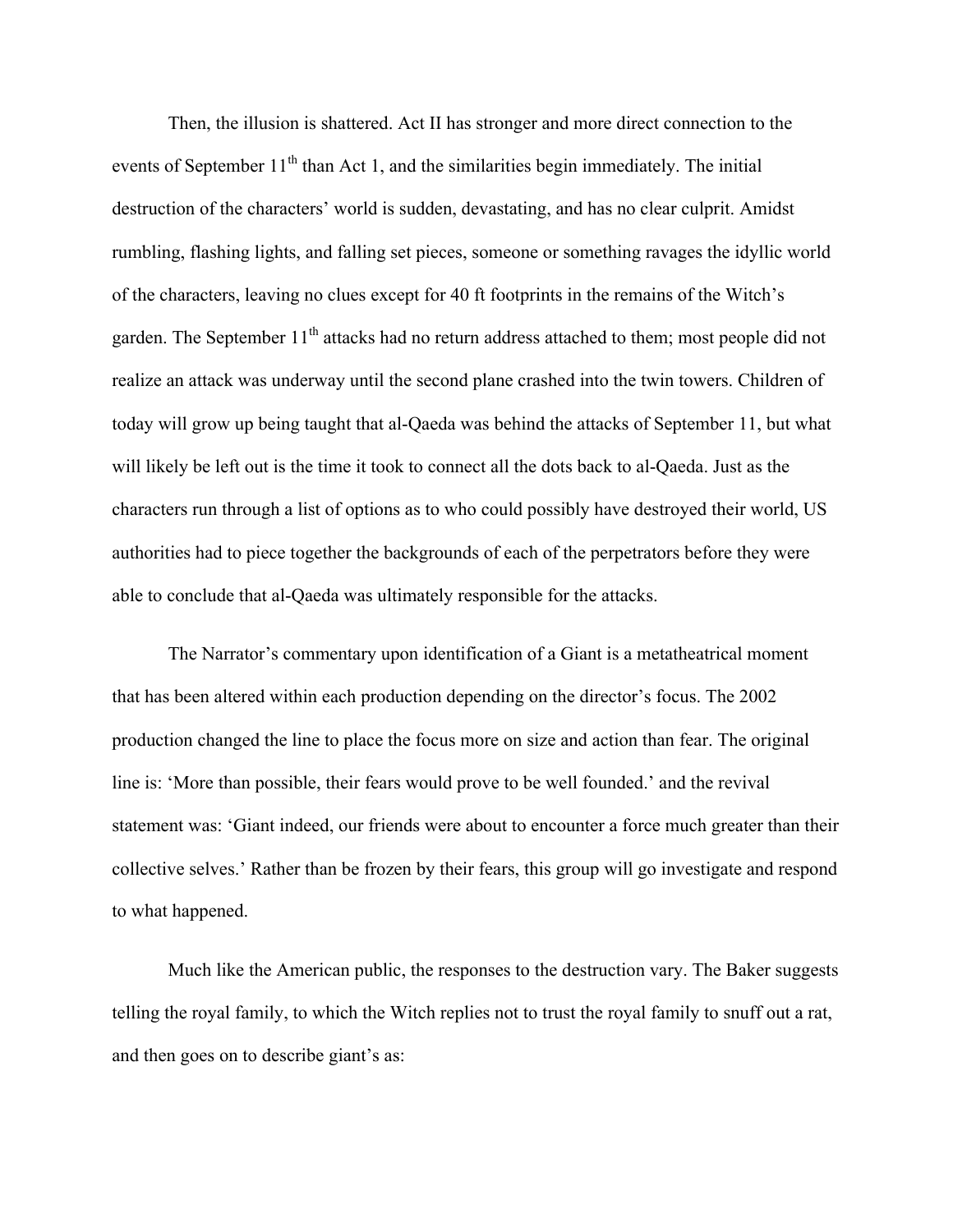"The worst. A giant has a brain. It's hard to outwit a giant. They are just like us only bigger, much much bigger. We are just expendable, like little bugs under their feet." (Musical Theatre Lovers)

To emphasize her point, she tromps on a bug, grinds it into the ground, and then grandly exits stage left. The Witch's identification of the royal family references questions Americans were pondering in one way or another about their government being able to keep them safe. After all, the most powerful nation in the world had just gotten blindsided by a vicious and devastating attack. How then *did* they intend to keep their citizens safe? Was keeping them safe something the government *could* even do? Not content to sit and wait for an answer or solution, the Witch leaves to find what action she can take herself and to do it.

While most of America looked for a way to contribute something after the attacks, the Witch is not the only character acting as a theatrical mirror for the American public, rather the whole core group of characters is. Jack's eagerness to join the group and fight the giant mirrors the young men and women who joined the armed forces right after the attack. Little Red, who has lost her whole family in the incident, becomes a mirror of the families immediately impacted by loss; hence The Baker and his Wife becoming those Americans who patriotically put up the flag, maintained their faith in the leadership to protect them, and provided what supplies, aid, and what comfort they could to the families who lost someone in the attacks or in the immediate aftermath.

As the giant continues to rain destruction down on them, and takes a couple lives in the process, the tension grows and leads to finger-pointing which all reaches a climax by the time the show arrives at 'Your Fault.' As the other characters move around each other hurling and dodging accusations, blame floats around and everyone gets wrapped up in the blame game while the Witch just stands there, not really involved in the bickering and watches disgusted until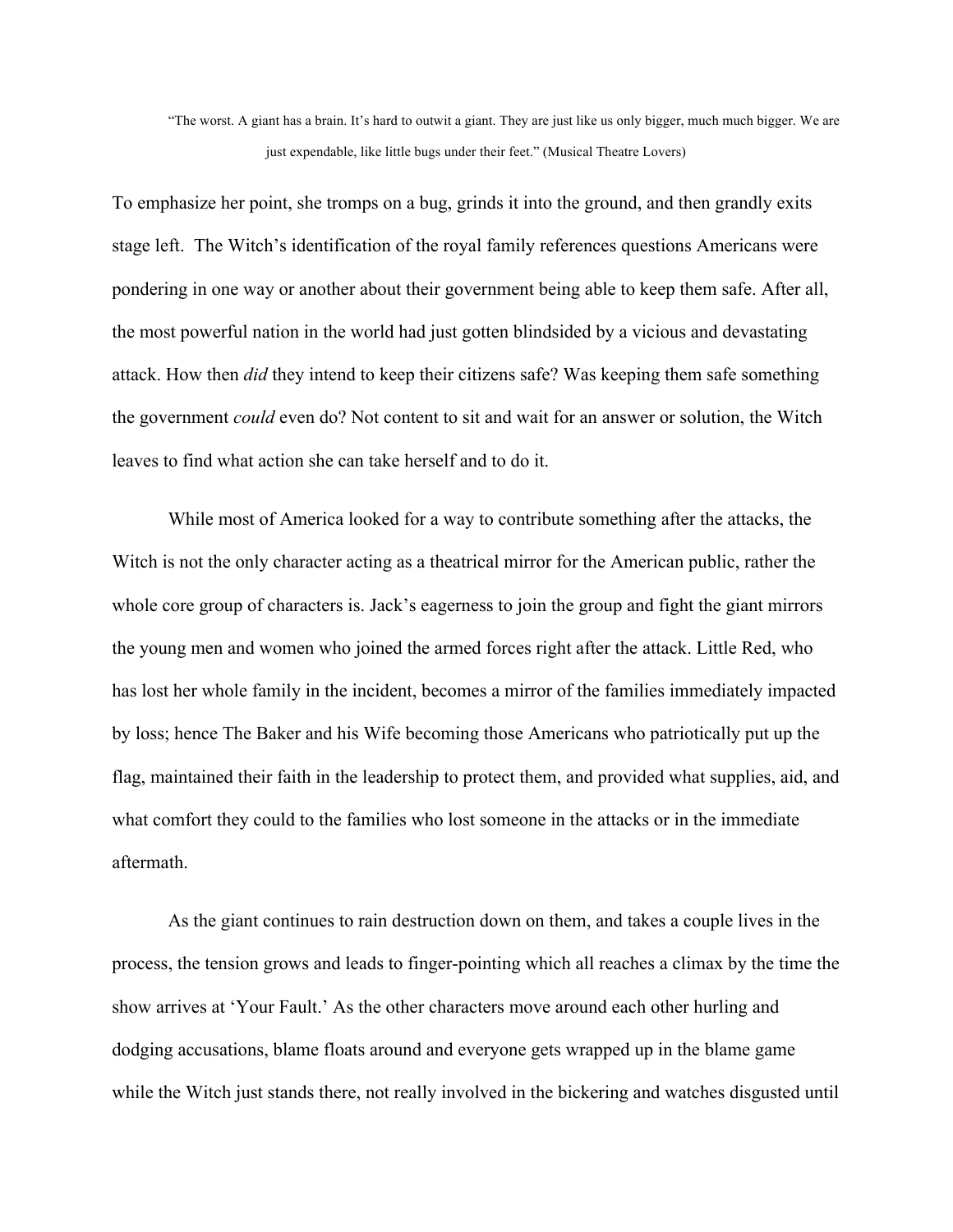the group manages to make blame stick to someone: her. The community has managed to lay blame completely on the doorstep of the one character who has been the most honest and least involved with the whole mess. In a not dissimilar way, after September 11, Muslims began to be treated as scapegoats or pariahs, largely because of their religion and/or their appearances. Americans were still casting about trying to adapt to their changed world feel safe again and that resonated past the months following the attacks into the years after. As recently as 2012 a group of four associated press writers collaborated on a report that documented racial profiling of Muslims in New York as part of anti-terrorist proceedings, and in 2013 the Senate held their first hearing on racial profiling post September 11. (Hanley)

The Witch responds to the onslaught of those around her with 'Last Midnight.' She lambastes the group for their inability to handle changes in their world. In particular she chastises them for being too concerned with distributing blame to solve the situation. Although disgusted with the group, she also agrees to shoulder the blame if they will turn Jack over to her and she will give him to the Giantess to appease her.

- W Fine if that's the thing you enjoy/ placing the blame, if that's the aim
	- Give me the blame/ just give me the boy
- All No!
- W You're so pure/ but stay here and in time you'll mature/ And grow up to be them..

You're all liars and thieves/ like his father/ just like you will be to/ Why bother?.. (Sondheim, 02, Track 18) Fed up with the inability of the group to make any decision about how best to handle the hard choices facing them and convinced that nothing will change one generation to the next, she decides to leave them to clean up their mess rather than subject herself to this nonsense any longer. By the time the American public reached the point where they could really face the changes brought about by the attacks, the nation was already embroiled in the War on Terror.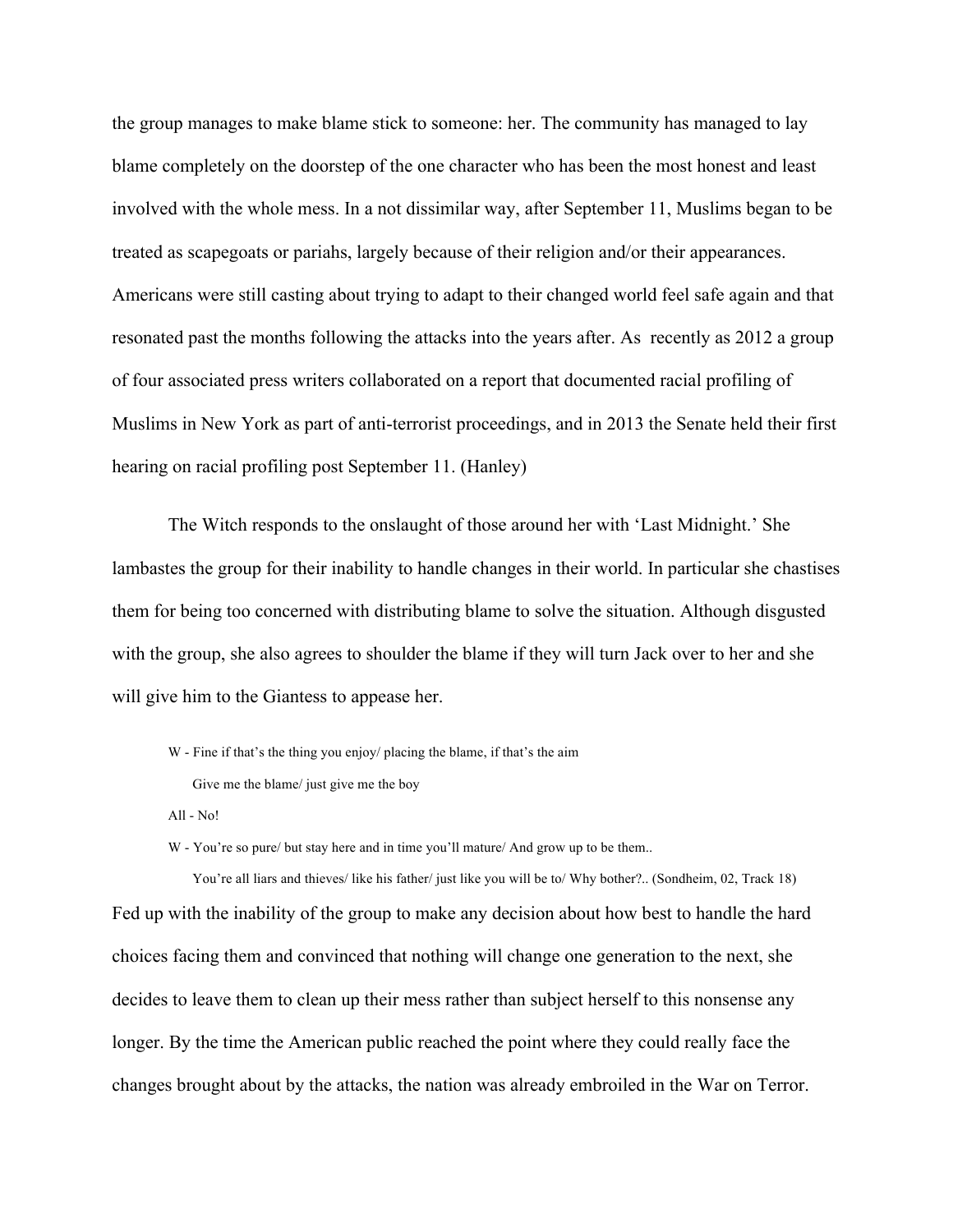Boots were on the ground chasing down al-Qaeda leaders in Afganistan, and the country's healing process was in flux because Osama Bin-Laden, leader of the al-Qaeda network and the man symbolically responsible for the September 11 attacks, had not been located.

The ballad 'No One is Alone' guides the show to its end on a sober note, containing a message of both comfort and warning from one generation to the next. The younger generation has metaphorically come of age by helping to defeat the giant and realized that they now have no family to go home to. With no one to show Jack or Little Red right from wrong they have to make those difficult decisions for themselves now. Cinderella and The Baker help them to face that fact by reminding them that no one is alone.

- C Mother cannot guide you/ Now you're on your own… Sometimes people leave you/ Halfway through the wood Others may deceive you/ You decide what's good You decide alone/ But no one is alone…
- C/B You move just a finger/say the slightest word Something's bound to linger/be heard (Lapine, Sondheim 128-130)

The losses of their loved ones were in tragic and unexpected ways, but loss is a part of life and life is not always fair. There is comfort in the thought that they are not alone, but within that comforting phrase also lies the warning to remember that they are not alone because their actions may have unexpected and far reaching consequences. The lesson and warning here is to remember that every choice has repercussions, nothing comes truly free.

Actress Vanessa Williams remembered that at the end of a run-through she looked out to find many of the invited audience crying. Williams played the Witch in the 2002 production and stated that within the production "There were parallels to September 11." (Weinraub)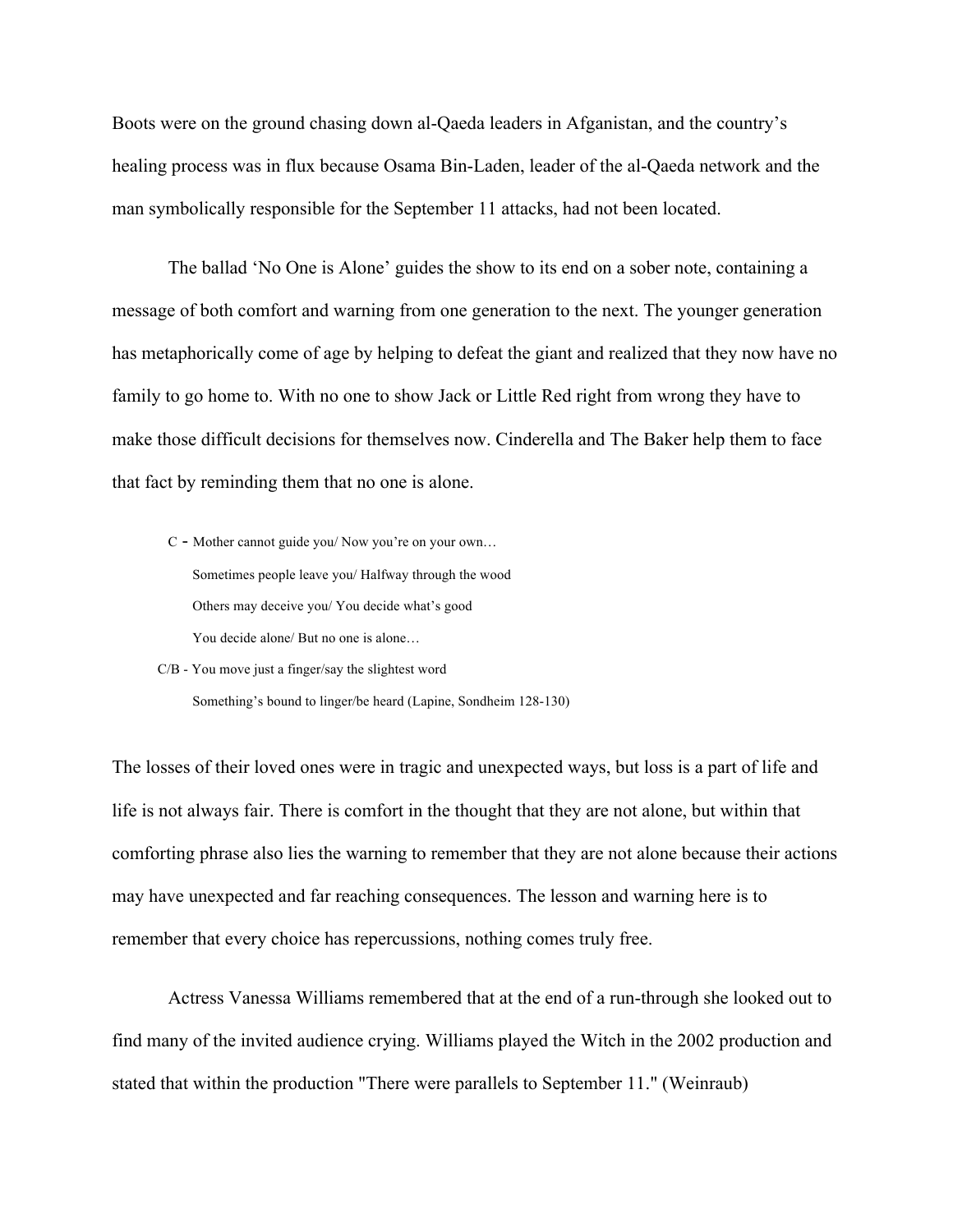Unintentional though the parallels may have been, ultimately the fact that people could connect *Into the Woods* with September 11, and that people did, meant that Lapine had succeeded in his presentation of the fairytale. People had found away to connect the events of the fantasy story with their lives in the real world.

As *Into the Woods* moves towards its 28<sup>th</sup> anniversary, it is being revived in New York for a third time, this time as a 'stripped down and unplugged re-imagination.' (Gioia) It is not possible to draw any concrete conclusions about this particular presentation until it actually opens, but the show teasers do allow for a few observations. The show is promoted as both reimagined and unplugged because of two major changes. First the full orchestra has been removed in exchange for a single piano onstage. Second, the cast has been reduced from seventeen or more down to ten people. Stills from the initial production by Fiasco Theatre in New Jersey show the actors gathered around the piano dressed in simple pioneer clothes and easily bring to mind a family before the advent of television or the internet that spent time together around the piano singing and telling stories. In today's high-tech society, amid growing criticism that we are more in touch and yet less connected than ever before, it would seem the creative team at Fiasco Theatre saw and seized an opportunity to theatrically highlight family and community then and now. Before the advent of the television or internet families would gather together in the parlor, often around a piano, to sing songs and tell stories. A 2013 survey revealed that, due to the demands of modern life, the average family will only spend eight hours of quality time together a week and one in ten of those families will spend that time silently gathered around the television. (McCann)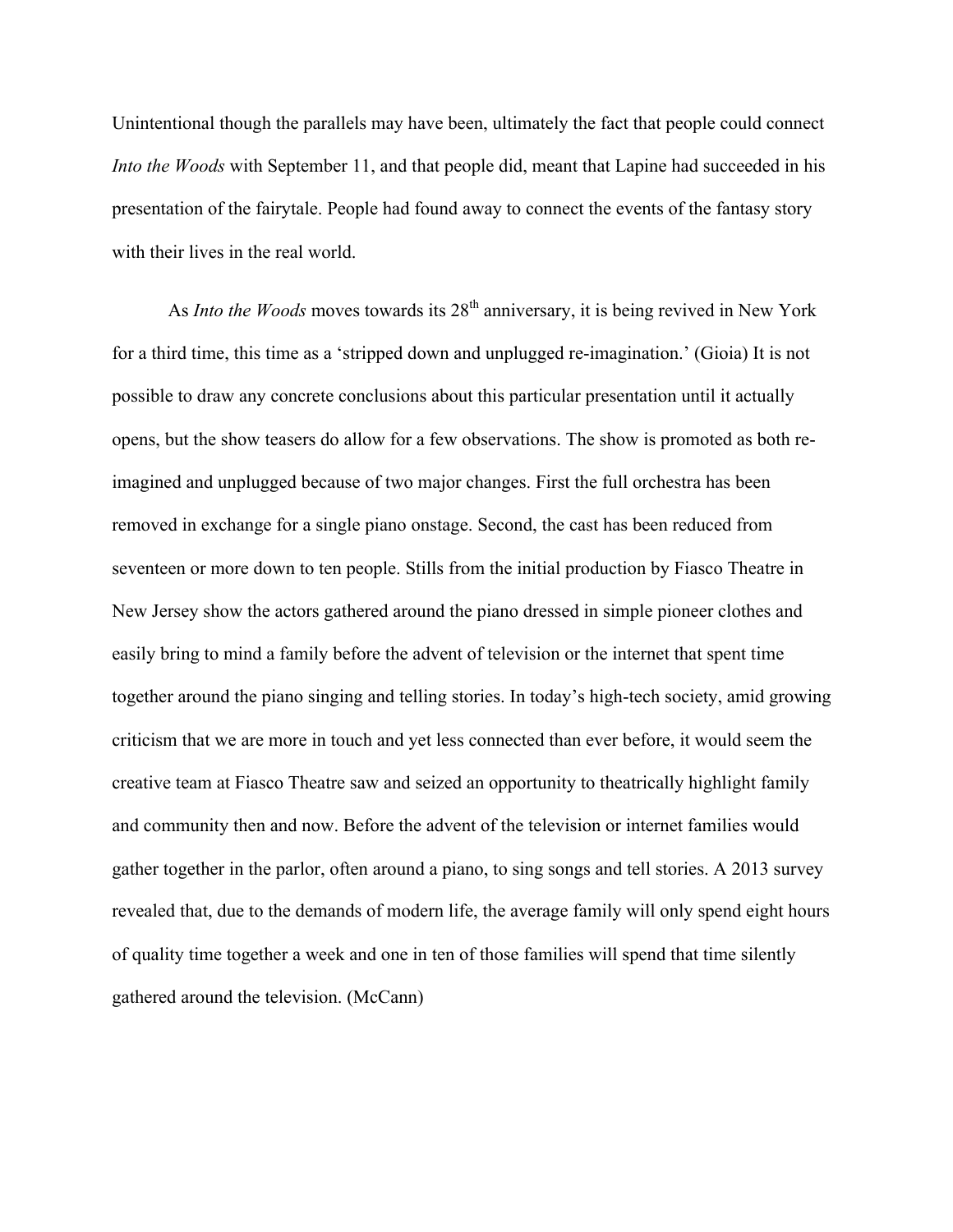Pioneer families made their own entertainment together and the pioneer image is reinforced in the other stills that were released. They show the use of a bare stage with sparse, but innovative, 'makeshift' props, staging, and costumes. For example the witch is made



ugly by using a crocheted quilt, Rapunzel's golden locks come courtesy of a yellow knit hat with long ties on either side, and the wolf becomes a mounted wolf head held by the male actor singing the wolf's part. It should not go without mentioning that the primary costume color palette is comprised of textured whites livened up by a few khaki patterns. The white creates a strong visual contrast to the additional (colorful) props and costume pieces. However in this simplified production it seems unlikely that the choice to use the signature color of technology giant Apple as a base color is mere coincidence. The pre-show teasers present the distinct possibility that this trip *Into the Woods* will be the least visually fantastic while having the most terrifying implication: a reflection upon the loss of family connection and the havoc it can wreak.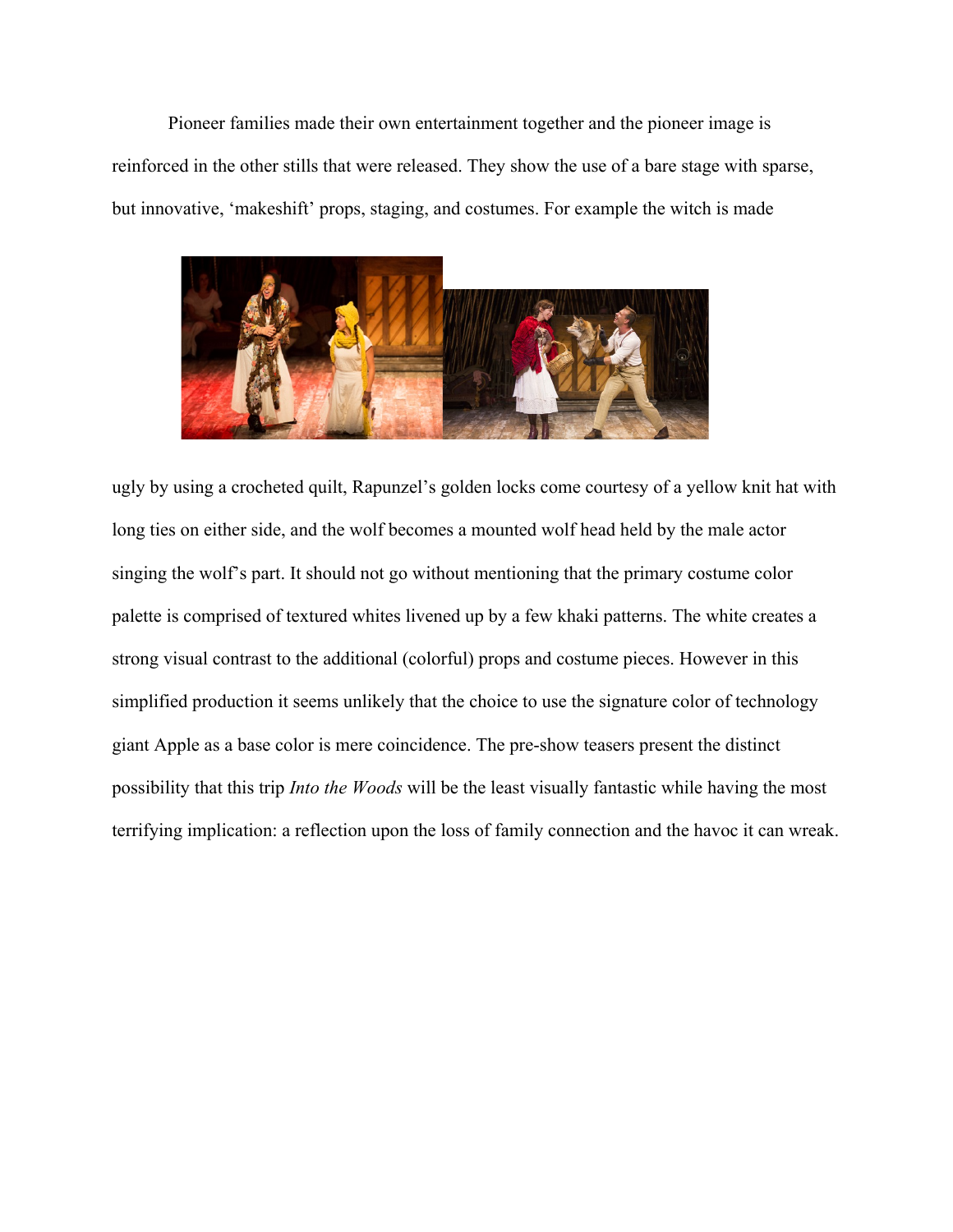## Works Cited

- Bettelheim, Bruno. *The Uses of Enchantment The Meaning and Importance of Fairy Tales*. New York, Random House Inc, 1976. Print
- Citron, Stephen. *Sondheim and Lloyd-Webber: The New Musical.* Oxford University Press, 2001. Print.
- Ellis, Elizabeth E. *Adult Agoraphobia and Childhood Separation Anxiety: Using Children's Literature to Understand the Link.* American Journal of Psychotherapy Vol. XLIV, No. 3, July, 1990, pp 433-444. Print
- Gioia, Michael. "Fiasco Theater's Ten-Person Into the Woods Sets Off-Broadway Roundabout Dates" *Playbill*. 7 Oct. 2014. Web. 29 Oct. 2014
- Hanley, Delinda C. *It's Time to End Racial, Religious and Ethnic Profiling of Americans.* Washington Report on Middle East Affairs, 87554917, Vol. 31, Issue 4, Jun/Jul2012. Web. 6 Dec. 2014
- *Into the Woods*. Dir. James Lapine. Perf. Bernadette Peters, Joanna Gleason, Chip Zien, Tom Aldredge, Robert Westenberg, et al. Image Entertainment, 1990. Film.

*Into the Woods.* Dir. Timothy Sheader. Digital Theatre, 2010. Film

- Lapine, James. Sondheim, Stephen. *Into the Woods*. Theatre Communications Group. New York, NY. 1988. Print
- Mankin, Nina, et al. *PAJ Caebook #2 Into the Woods*. Performing Arts Journal, Vol. 11, No. 1 (1988), pp. 46-66. Print
- McCann, Jaymi. *No time for the family? You are not alone*. Mail Online News, July 14, 2013. Web. 6 Dec. 2014
- Musical Theatre Lovers. *Into the Woods (2002 revival.)* Online video clip. *YouTube.* YouTube, 3 Feb. 2014. Web. 2 Oct. 2014

Sondheim, Stephen. *Into the Woods*. Sony Masterworks. n.d. CD